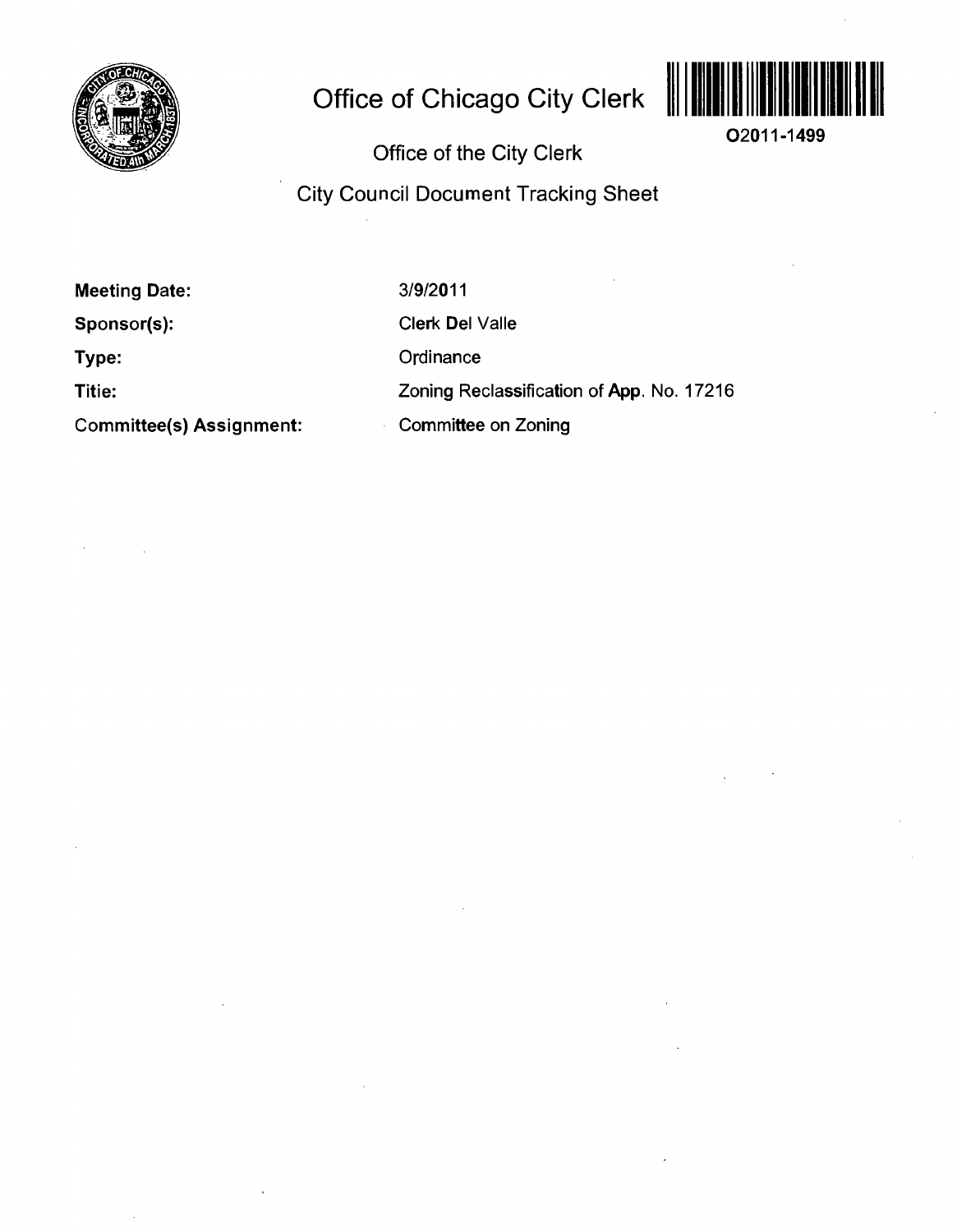## **CITY OF CHICAGO**

## **APPLICATION FOR AN AMENDMENT TO THE CHICAGO ZONING ORDINANCE**

| 1. | ADDRESS of die property Applicant is seeking to rezone:                                                                                                                                                                                                                          |
|----|----------------------------------------------------------------------------------------------------------------------------------------------------------------------------------------------------------------------------------------------------------------------------------|
|    | 478-480 W. 26th St.; Chicago, IL 60616                                                                                                                                                                                                                                           |
| 2. | Ward Number that property is located in: $11$ [2004]                                                                                                                                                                                                                             |
| 3. | APPLICANT Mark Lee                                                                                                                                                                                                                                                               |
|    | ADDRESS 2531 S. Hillock                                                                                                                                                                                                                                                          |
|    | $CITY$ Chicago STATE $IL$ ZIP CODE 60608                                                                                                                                                                                                                                         |
|    | PHONE 312 804-2889 CONTACT PERSON Mark Lee                                                                                                                                                                                                                                       |
| 4. | Is the applicant the owner of the property? $YES_{\text{X}}$ NO NO<br>If the applicant is not the owner of the property, please provide the following infonnation<br>regarding the owner and attach written authorization from the owner allowing the application to<br>proceed. |
|    | OWNER                                                                                                                                                                                                                                                                            |
|    |                                                                                                                                                                                                                                                                                  |
|    | CITY STATE ZIP CODE                                                                                                                                                                                                                                                              |
|    | PHONE CONTACT PERSON                                                                                                                                                                                                                                                             |
| 5. | If the Applicant/Owner of the property has obtained a lawyer as their representative for the<br>rezoning, please provide the following infonnation:                                                                                                                              |
|    | ATTORNEY Conrad 0. Duncker                                                                                                                                                                                                                                                       |
|    | ADDRESS 258 W. 31st St.<br>CITY_Chicago                                                                                                                                                                                                                                          |
|    | CITY Chicago STATE IL ZIP CODE 60616                                                                                                                                                                                                                                             |
|    | PHONE 312 842-1445<br>FAX 312 842-7327                                                                                                                                                                                                                                           |

 $#17216$  $3 - 9 - 11$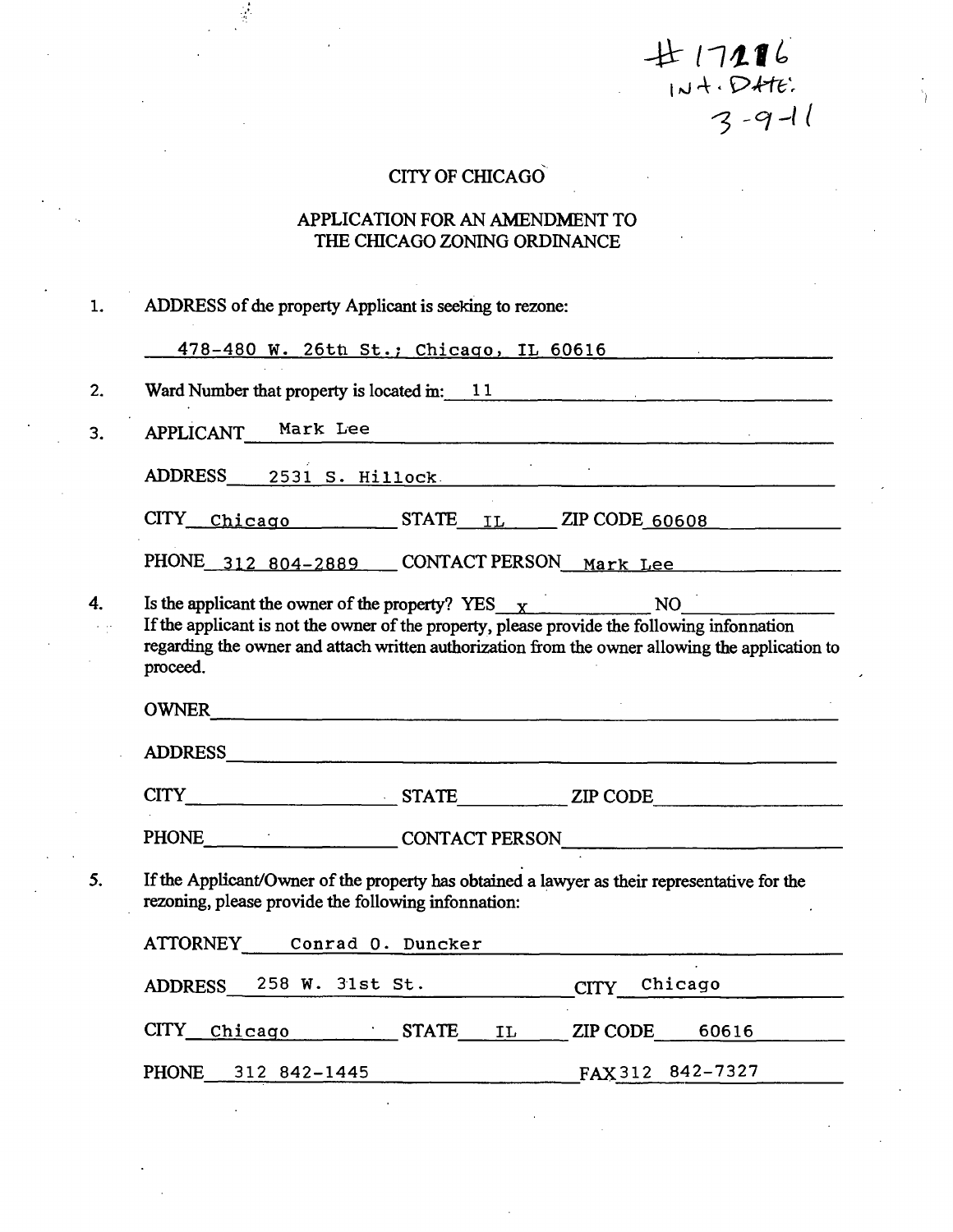## **ORDINANCE**

古

 $\frac{1}{2}$ 

## BE IT ORDAINED BY THE CITY COUNCIL OF THE CITY OF CHICAGO

SECTION 1. Title 17 of the Municipal Code of Chicago, the Chicago Zoning Ordinance, is hereby amended by changing all of the RS3, Residential Single Unit (Detached House), District symbols and indications as shown on Map No. 6-F in the area bounded by the public alley North of and parallel to West 26<sup>th</sup> Street; South Normal Street; West 26<sup>th</sup> Street; a line 49.4 feet East of and parallel to South Normal Street; to those of Cl-1 , Neighborhood Commercial District.

SECTION 2. This ordinance takes effect after its passage and approval.

Common Address of Property: 478-480 West 26<sup>th</sup> Street; Chicago, III. 60616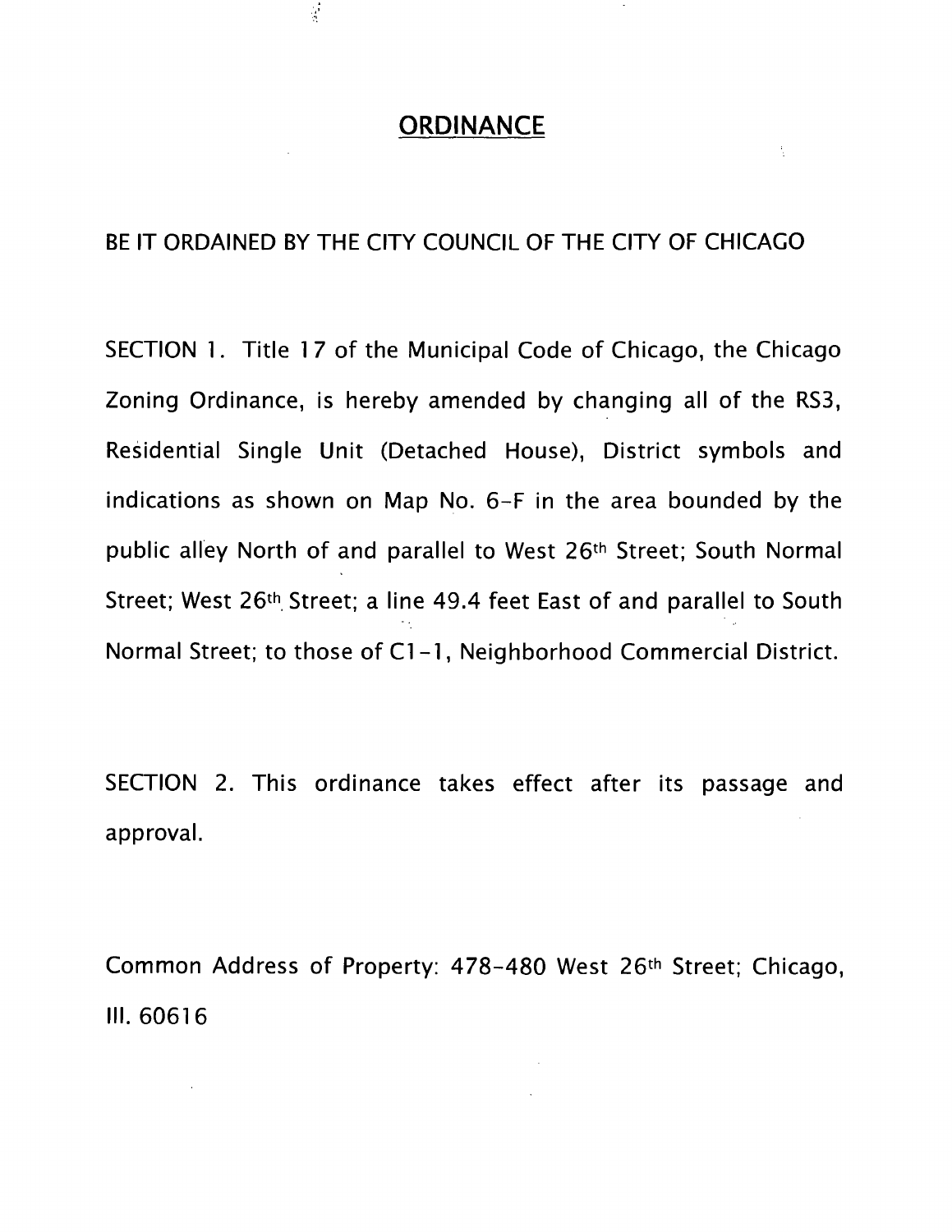| <u> 1980 - Johann Stoff, der andere som der andere som den stadsverken om den stadsverken om de stadsverken om de</u>                                      |
|------------------------------------------------------------------------------------------------------------------------------------------------------------|
|                                                                                                                                                            |
|                                                                                                                                                            |
|                                                                                                                                                            |
| On what date did the owner acquire legal title to the subject property? July 2009<br>Has the present owner previously rezoned this property? If yes, when? |
| $\mathbf{No}$<br><u> 1980 - Jan Barnett, fransk politik (d. 1980)</u><br>Present Zoning District RS3 Proposed Zoning District C1-1                         |
| Lot size in square feet (or dimensions) $6,250$ sq f.t $125$ x 50'                                                                                         |
| Current Use of the property 4 dwelling units and 2 store fronts                                                                                            |
| Reason for rezoning the property Want to use the 2 store fronts on the                                                                                     |

 $\frac{1}{2}$ 

height of the proposed building. (BE SPECIFIC) See attached

**14. On May 14\*, 2007, the Chicago City Council passed the Affordable Requirements Ordinance (ARO) that requires on-site affordable housing units or a financial contribution if residential**  housing projects receive a zoning change under certain circumstances. Based on the lot size of **the project in question and the proposed zoning classification, is this project subject to the Affordable Requirements Ordinance? (See Fact Sheet for more infonnation)** 

**YES NO X**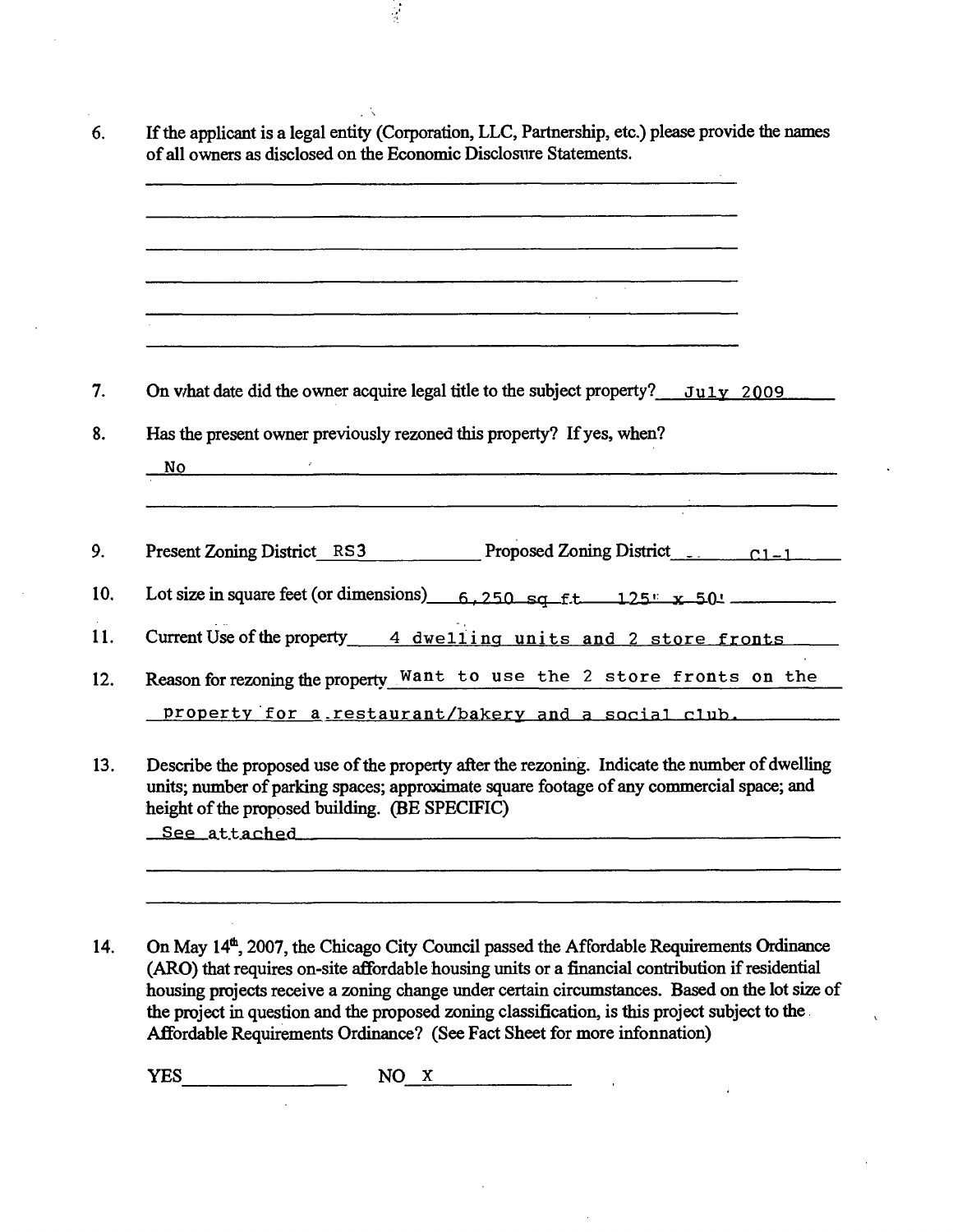## Attachment to #13 on Zoning Application

Ý

## 478-480 W. 26<sup>th</sup> Street

#13 There are 4 upper level dwelling units which will remain unchanged. There is a 6 car garage at the rear of the building which will remain unchanged. There will be no additional structures added to the building. The 2 store fronts will be used as follows: one for the restaurant/bakery and one for the social club.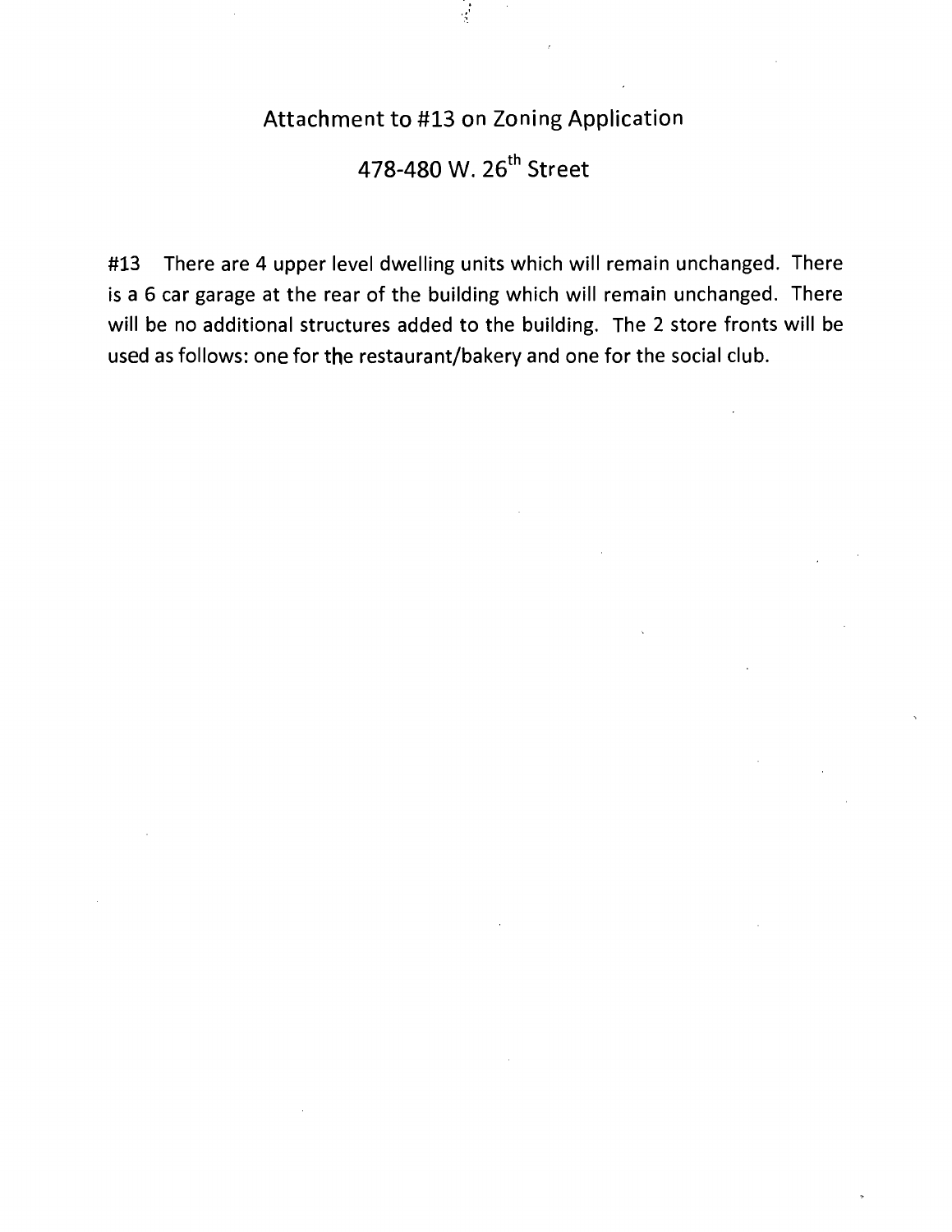## **COUNTY OF COOK STATE OF ILLINOIS**

**Mark Lee \_, bemg first duly swom on oath, states that all of the above statements and the statements contained in the documents submitted herewith are true and correct** 

 $\frac{1}{2}$ 

**Signature of Applicant** 

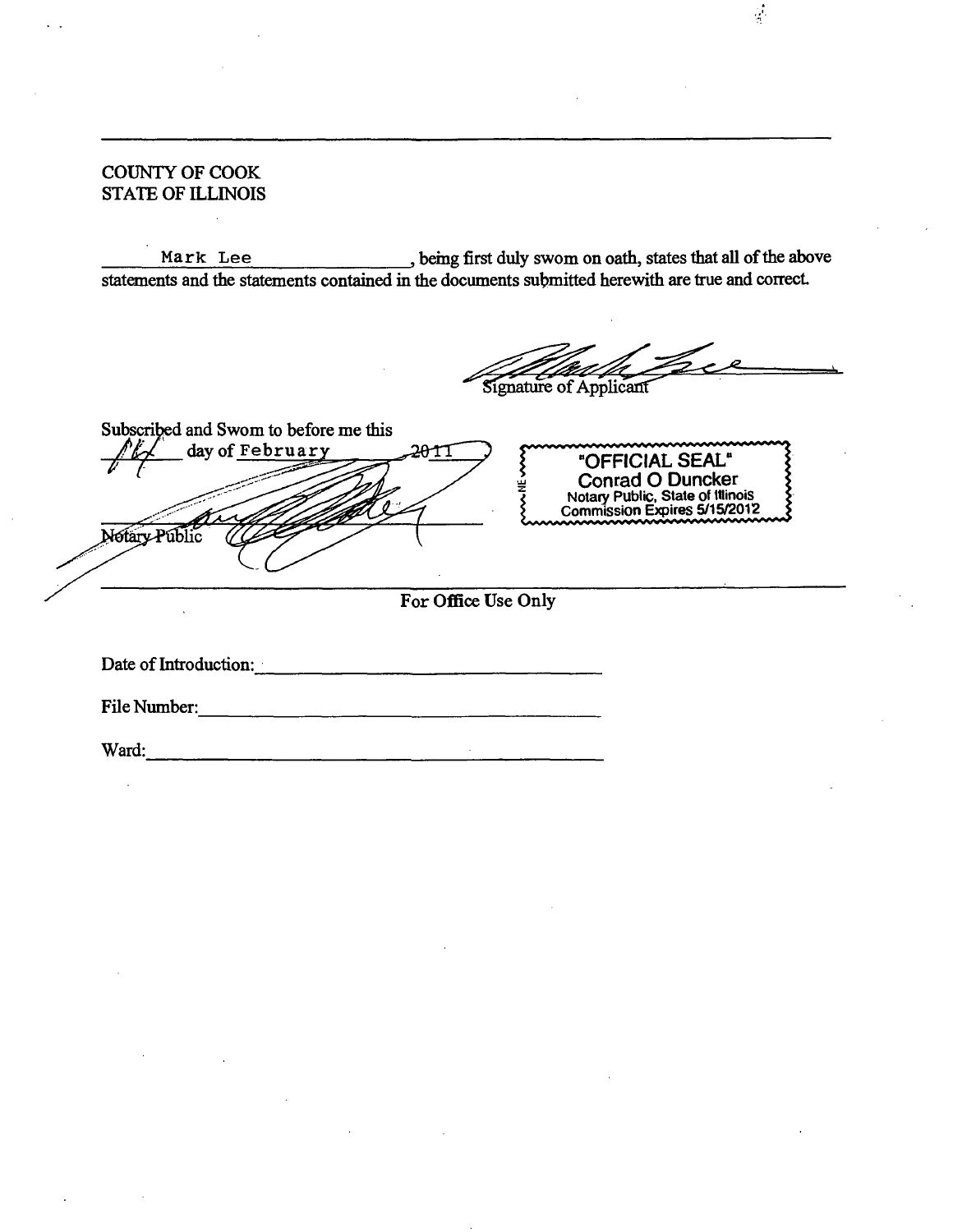#### **"WRITTEN NOTICE"**

## **Date 14 February 2011**

**Honorable Daniel S. Solis Chairman, Committee on Zoning**  121 North LaSalle Street **Room 304, City Hall Chicago, Illinois 60602** 

**The undersigned, Mark Lee and states the following: J bemg first duly swom on oath deposes** 

The undersigned certifies that he has complied with the requirements of Section 17-13-0107 of the **Chicago Zoning Ordinance, by sending written notice to such property owners who ^pear to be the owners of the property within the subject area not solely owned by the applicant, and to the owners of all property within 250 feet in each direction of the lot line of the subject property, exclusive of public roads, streets, alleys and other public ways, or a total distance liniited to 400 feet. Said "written notice" was sent by First Class U.S. Mail, no more than 30 days before filing the application.** 

**The undersigned certifies that the notice contained the address of the property sought to be rezoned; a**  statement of the intended use of the property; the name and address of the applicant; the name and address of the owner; and a statement that the applicant intends to file the application for a change in zoning on approximately  $28.5 \times 2011$ **zoning on approxunately 28 February 2011** 

**The undersigned certifies that the applicant has made a bona fide effort to determine the addresses of the parties to be notified under Section 17-13-0107 of the Chicago Zoning Ordinance, and that the**  accompanying list of names and addresses of surrounding property owners within 250 feet of the **subject site is a complete list containing the names and addresses of the people required to be served.** 

**Signature** 

**Subscribed and Sworn to before me this / y day of Notary Public** 

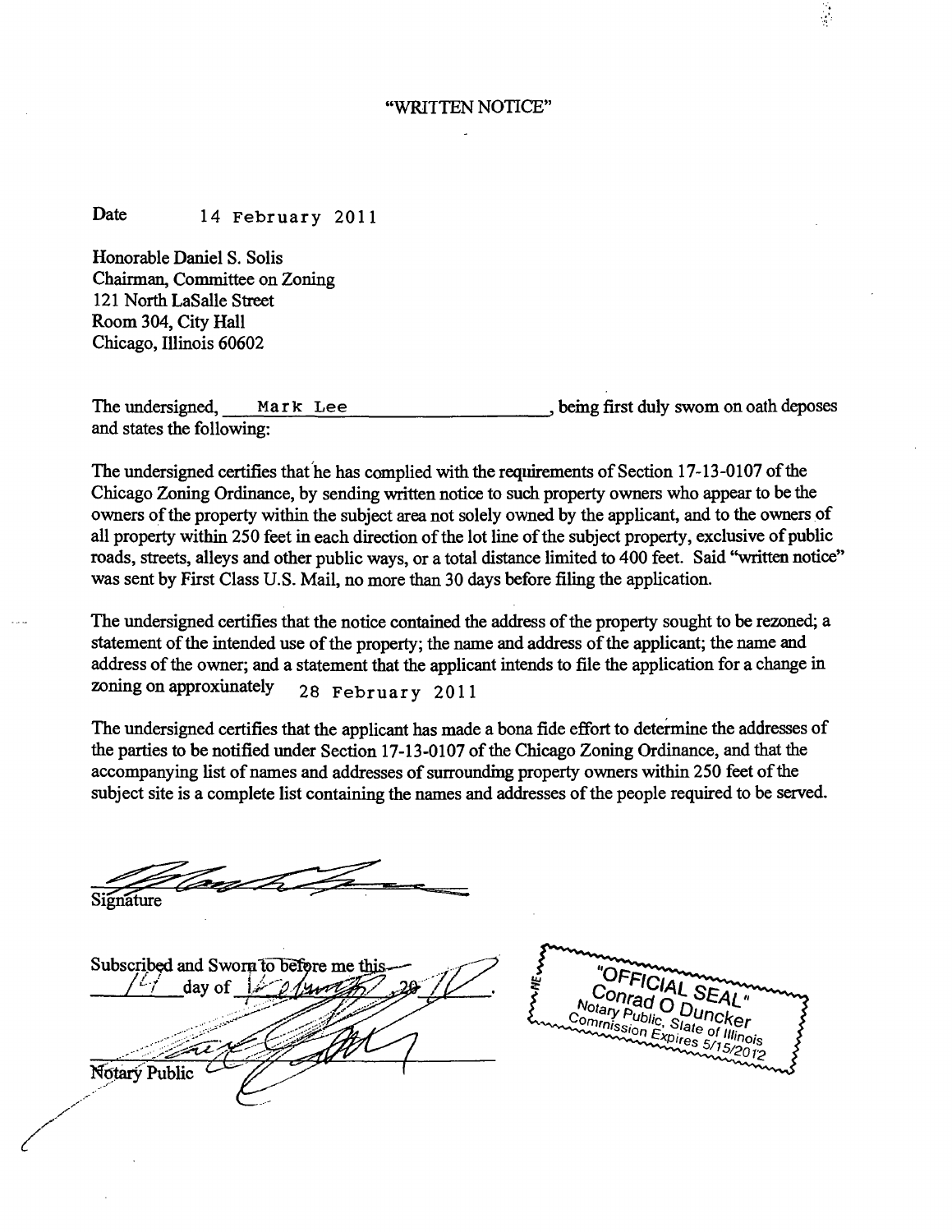### **LETTER OF NOTIFICATION TO PROPERTY OWNERS**

## Date: 28 February 2011

Dear Property Owner:

In accordance with the requirements for an Amendment to the Chicago Zoning Ordinance, specifically Section 17-13-0107, please be informed that on or about 28 February 2011, I, the undersigned, will file an application for a change in zoning from RS3 to Cl-1 on behalf of Mark Lee for the property located at 478-480 West 26<sup>th</sup> Street; Chicago, Ill. 60616.

 $\lambda$ 

The applicant intends to use the subject property for 4 upper level dwelling units which will remain unchanged, a 6 car garage at the rear of the building which will remain unchanged, and 2 store fronts which will be used as follows: one for a restaurant/bakery and one for a social club. There will be no additional buildings or other structures added.

Mark Lee, the applicant and owner, is located at 2531 S. Hillock; Chicago, III. 60608. The contact person and attorney for this applicant is Conrad O. Duncker; 258 W. 31'\* St.; Chicago, III. 60616. Tel. (312) 842-1445 Fax. (312) 842- 7327.

Please note that the applicant is not seeking to rezone or purchase your property. The applicant is required by law to send this notice because you own property within 250 feet of the property to be rezoned.

Very try Conrad O. Duncker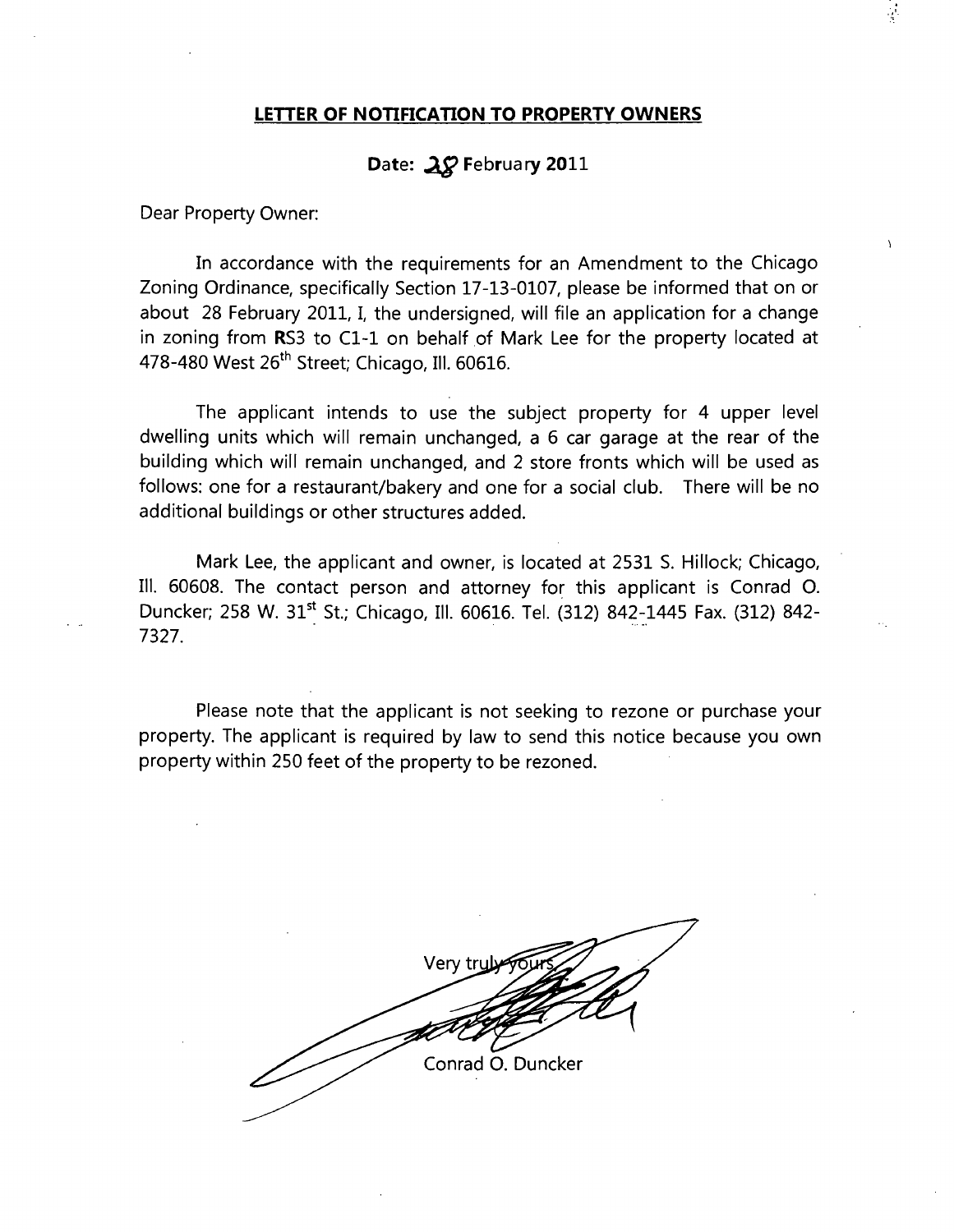## f C

## **CITY OF CHICAGO ECONOMIC DISCLOSURE STATEMENT AND AFFIDAVIT**

## **SECTION I -- GENERAL INFORMATION**

A. Legal name of Disclosing Party submitting this EDS. Include d/b/a/ if applicable:

Linda S. Lee

Check ONE of the following three boxes:

Indicate whether Disclosing Party submitting this EDS is:

- 1.  $\lceil \cdot \rceil$  the Applicant
	- OR
- 2. [] a legal entity holding a direct or indirect interest in the Applicant State the legal name of the Applicant in which Disclosing Party holds an interest: OR
- 3. [x] a specified legal entity with a right of control (see Section II.B.1.b.) State the legal name of the entity in which Disclosing Party holds a right of control: joint owner

| B. Business address of Disclosing Party: |                                         |                                   |
|------------------------------------------|-----------------------------------------|-----------------------------------|
|                                          | $\mathcal{L}^{\text{max}}_{\text{max}}$ | <u> Angele av Stadt i British</u> |
| C. Telephone: The C. Pax:                |                                         | Email:                            |
| D. Name of contact person: Linda S. Lee  |                                         |                                   |

E. Federal Employer Identification No. (if you have one):

F. Brief description of contract, transaction or other undertaking (referred to below as the "Matter") to which this EDS pertains. (Include project number and location of property, if applicable):

Rezoning of 478-480 W. 26th St.; Chicago, IL 60616

G. Which City agency or department is requesting this EDS? Department of Housing and Economic Development Bureau of Zoning Land Use Planning If the Matter is a contract being handled by the City's Department of Procurement Services, please complete the following:

| Specification # | and Contract # |
|-----------------|----------------|
|-----------------|----------------|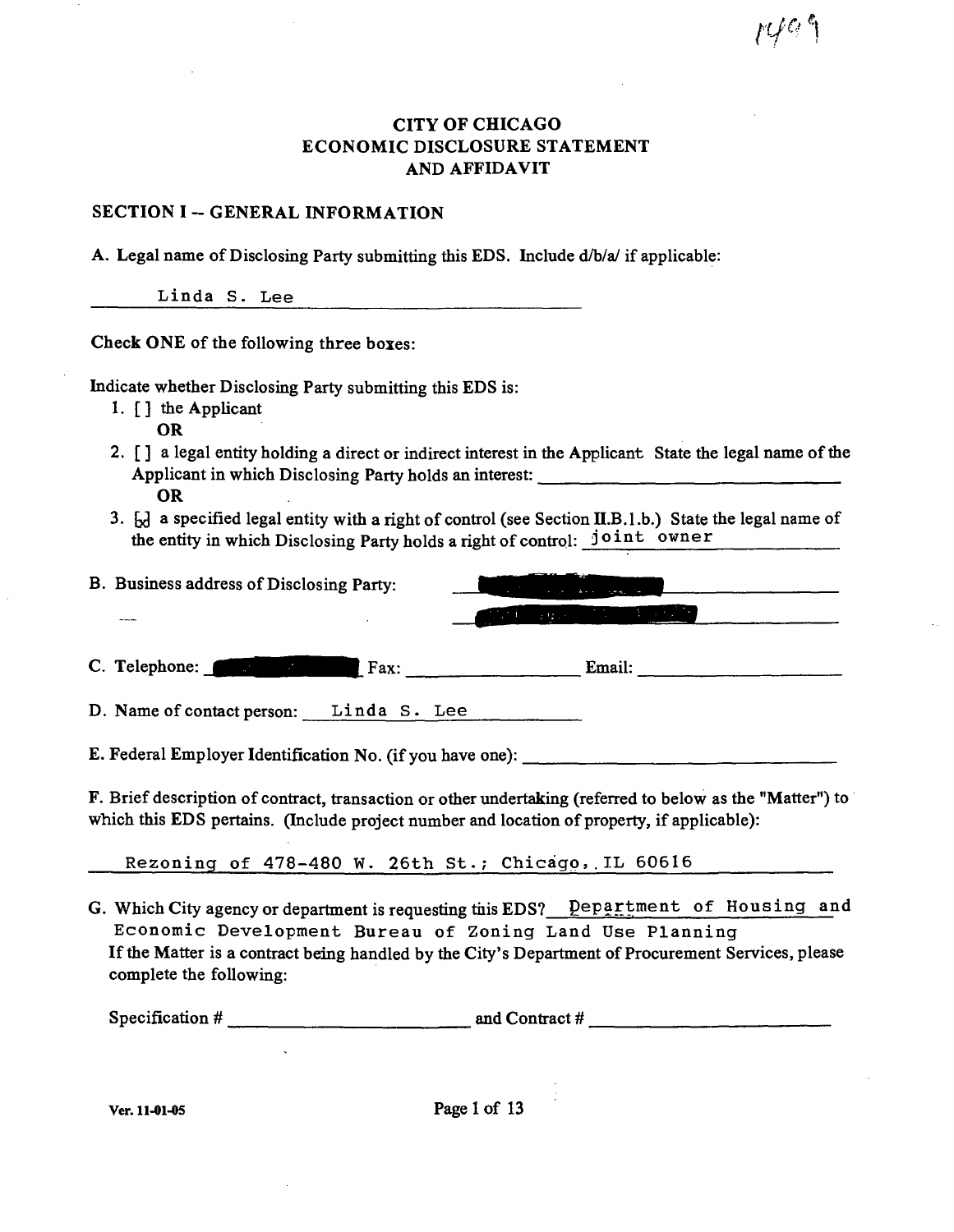## **SECTION II - DISCLOSURE OF OWNERSHIP INTERESTS**

## A. NATURE OF DISCLOSING PARTY

| Indicate the nature of the Disclosing Party: |                                                          |
|----------------------------------------------|----------------------------------------------------------|
| [ <sub>x</sub> ] Person                      | [] Limited liability company*                            |
| [] Publicly registered business corporation  | [] Limited liability partnership*                        |
| [] Privately held business corporation       | [] Joint venture*                                        |
| [] Sole proprietorship                       | [] Not-for-profit corporation                            |
| [] General partnership*                      | (Is the not-for-profit corporation also a $501(c)(3)$ )? |
| [] Limited partnership*                      | [ ] No<br>1Yes                                           |
| [] Trust                                     | [] Other (please specify)                                |
|                                              |                                                          |

\* Note B.l.b below.

2. For legal entities, the state (or foreign country) of incorporation or organization, if applicable:

3. For legal entities not organized in the State of Illinois: Has the organization registered to do business in the State of Illinois as a foreign entity? i<br>a  $\mathcal{H}_{\mathcal{C}}$ 

 $[$  ] Yes  $[$  ] No  $[$   $\boxtimes$  N/A  $\therefore$ 

B. IF THE DISCLOSING PARTY IS A LEGAL ENTITY:

l.a. List below the full names and titles of all executive officers and all directors of the entity. For not-for-profit corporations, also list below all members, if any, which are legal entities. If there are no such members, write "no members." For tmsts, estates or other similar entities, list below the legal titleholder(s).

Name Title and the second service of the service of the service of the service of the service of the service of the service of the service of the service of the service of the service of the service of the service of the s

No members

1 .b. If you checked "General partnership," "Limited partnership," "Limited liability company," "Limited liability partnership" or "Joint venture" in response to Item A.l . above (Nature of Disclosing Party), list below the name and title of each general partaer, managing member, manager or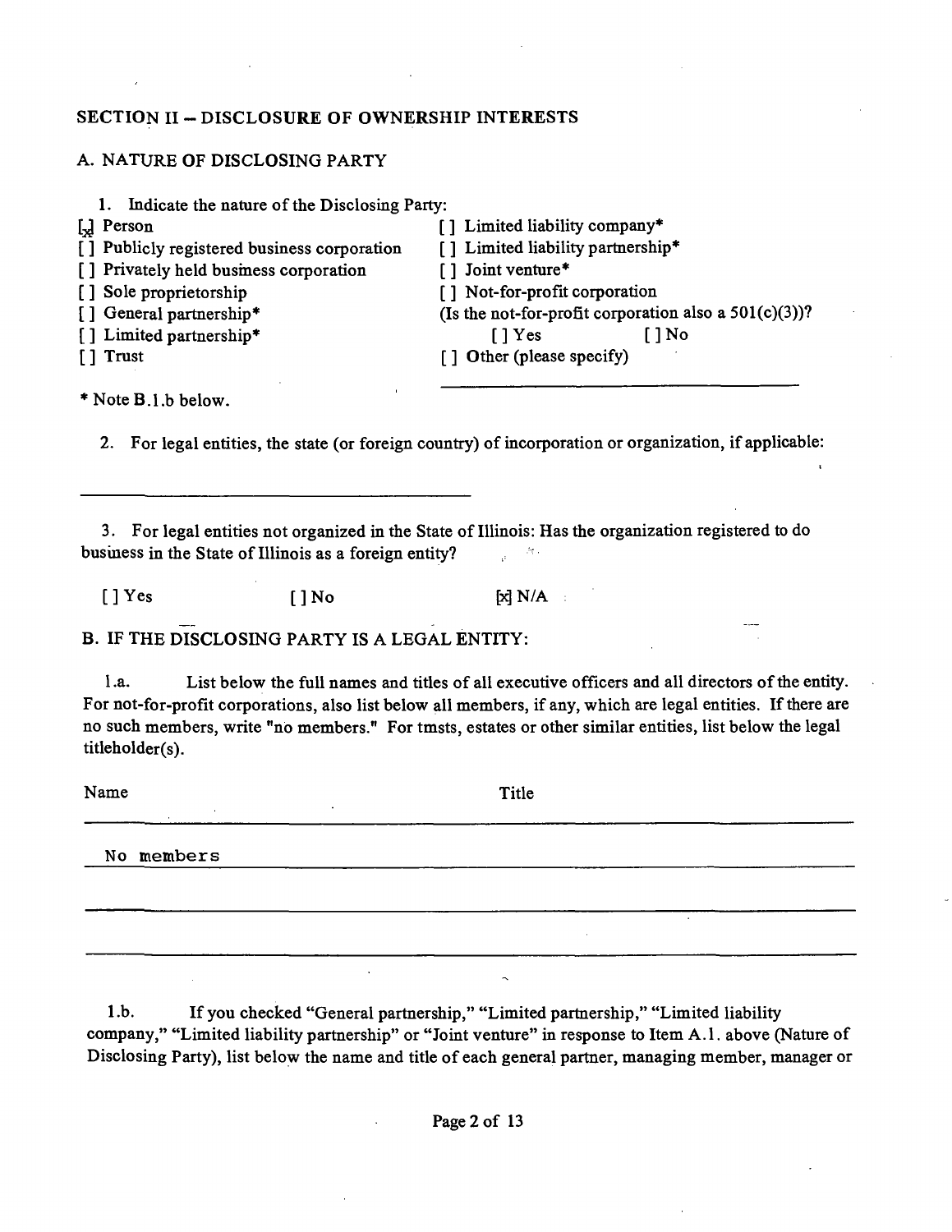any other person or entity that controls the day-to-day management of the Disclosing Party. NOTE: Each legal entity listed below must submit an EDS on its own behalf.

| Name | Title |  |
|------|-------|--|
|      |       |  |
|      |       |  |

2. Please provide the following information conceming each person or entity having a direct or indirect beneficial interest (including ownership) in excess of 7.5% of the Disclosing Party. Examples of such an interest include shares in a corporation, partnership interest in a partnership or joint venture, interest of a member or manager in a limited liability company, or interest of a beneficiary of a trust, estate or other similar entity. If none, state "None." NOTE: Pursuant to Section 2-154-030 of the Municipal Code of Chicago ("Municipal Code"), the City may requhe any such additional information firom any applicant which is reasonably intended to achieve full disclosure.

| Name        | <b>Business Address</b> | Percentage Interest in the<br><b>Disclosing Party</b> |
|-------------|-------------------------|-------------------------------------------------------|
| <u>None</u> |                         |                                                       |
| $\sim$      | 1.11                    |                                                       |
|             |                         |                                                       |

## **SECTION III - BUSINESS RELATIONSHIPS WITH CITY ELECTED OFFICIALS**

Has the Disclosing Party had a "business relationship," as defmed in Chapter 2-156 of the Municipal Code, with any City elected official in the 12 months before the date this EDS is signed?

 $[ ] Yes$   $\qquad \qquad$   $\qquad$   $\qquad$   $\qquad$  No

 $\frac{1}{2}$ 

If yes, please identify below the name(s) of such City elected official(s) and describe such relationship(s):

## **SECTION IV - DISCLOSURE OF SUBCONTRACTORS AND OTHER RETAINED PARTIES**

 $\mathcal{L}$ 

The Disclosing Party must disclose the name and business address of each subcontractor, attomey, lobbyist, accountant, consultant and any other person or entity whom the Disclosing Party has retained or expects to retain in connection with the Matter, as well as the nature of the relationship, and the total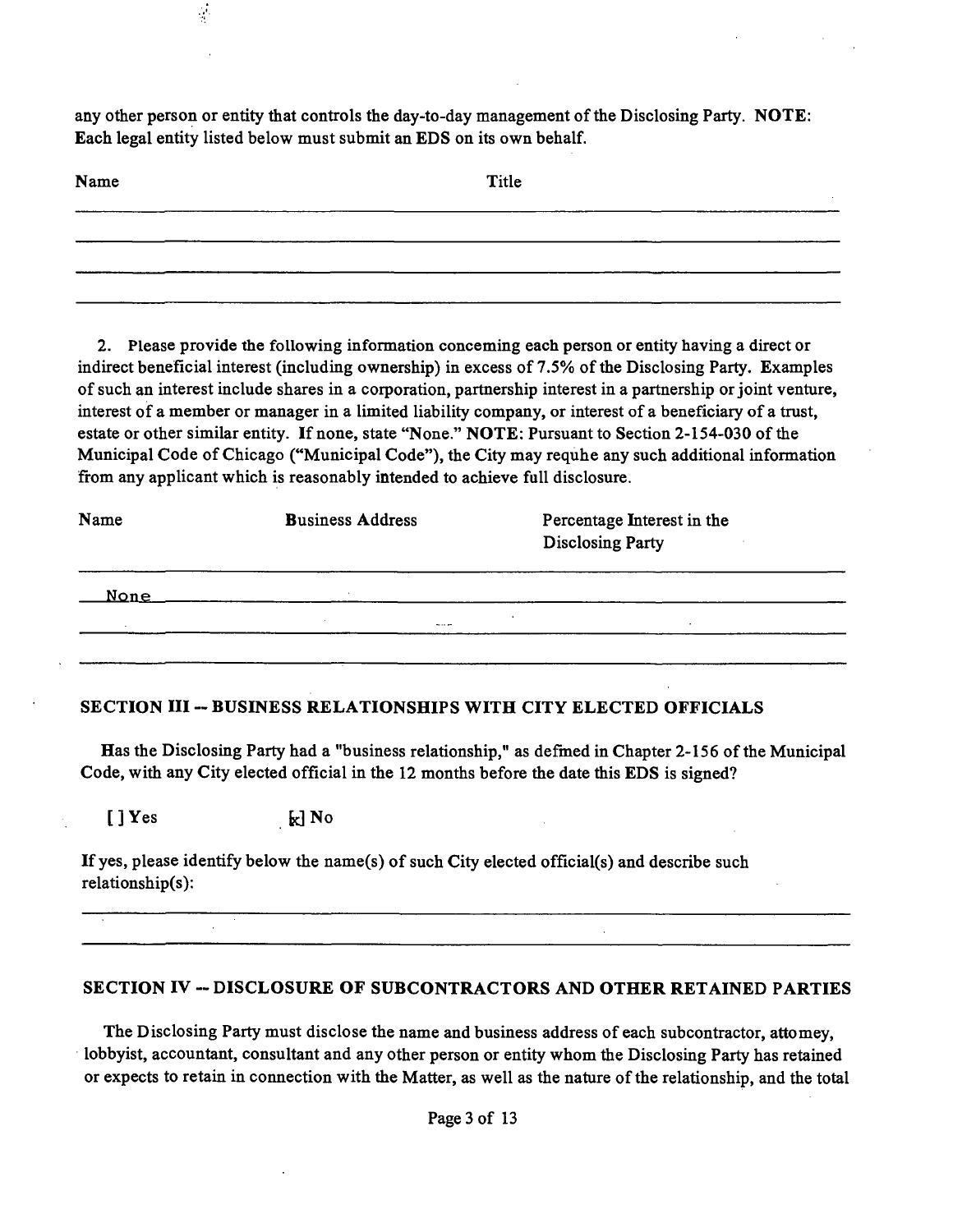amoumt of the fees paid or estimated to be paid. The Disclosing Party is not required to disclose employees who are paid solely through the Disclosing Party's regular payroll.

Ý

"Lobbyist" means any person or entity who undertakes to influence any legislative or administrative action on behalf of any person or entity other than: (1) a not-for-profit entity, on an unpaid basis, or (2) himself. "Lobbyist" also means any person or entity any part of whose duties as an employee of another includes undertaking to influence any legislative or administrative action.

If the Disclosing Party is uncertain whether a disclosure is required under this Section, the Disclosing Party must either ask the City whether disclosure is required or make the disclosure.

| Name                    | <b>Business</b> | <b>Relationship to Disclosing Party</b> | Fees               |
|-------------------------|-----------------|-----------------------------------------|--------------------|
| (indicate whether)      | <b>Address</b>  | (subcontractor, attomey,                | indicate whether   |
| retained or anticipated |                 | lobbyist, etc.)                         | paid or estimated) |
| to be retained)         |                 |                                         |                    |

Conrad 0. Duncker 258 W. 31st St.; Chicago, IL 60616

| \$750.00<br>Attorney |  |
|----------------------|--|
|                      |  |
|                      |  |

(Add sheets if necessary)

[] Check here if the Disclosing party has not retained, nor expects to retain, any such persons or entities.

## **SECTION V - CERTIFICATIONS**

## A. COURT-ORDERED CHILD SUPPORT COMPLIANCE

Under Municipal Code Section 2-92-415, substantial owners of business entities that contract with the City must remain in compliance with their child support obligations throughout the term of the contract.

Has any person who directly or indirectly owns 10% or more of the Disclosing Party been declared in arrearage on any child support obligations by any Illinois court of competent jurisdiction?

[ ] Yes [ ] No {c^fNo person owns 10% or more of the Disclosing Party.

If "Yes," has the person entered into a court-approved agreement for payment of all support owed and is the person in compliance with that agreement?

 $[$  ] Yes  $[$  ] No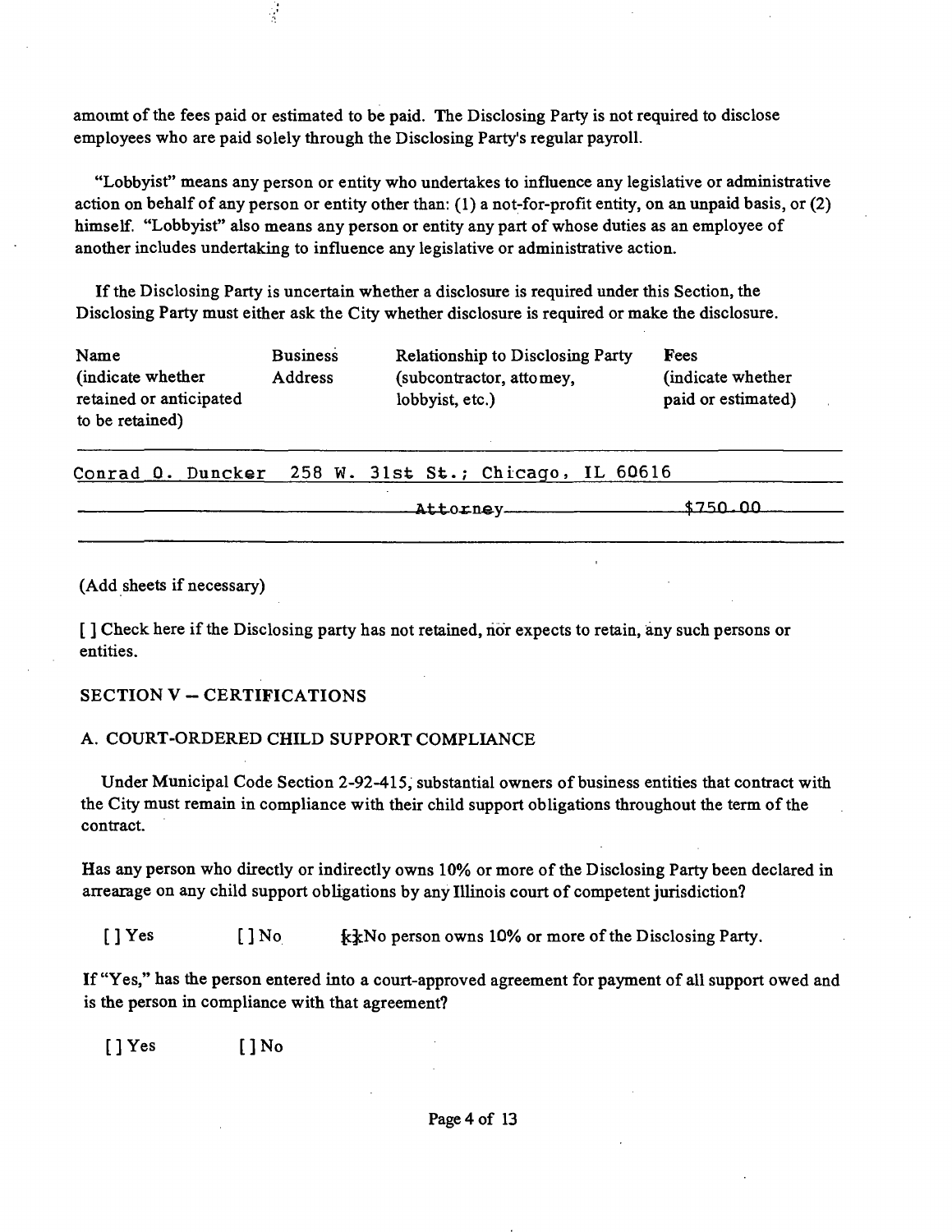## B. FURTHER CERTIFICATIONS

1. The Disclosing Party and, if the Disclosing Party is a legal entity, all of those persons or entities identified in Section II.B.1. of this EDS:

 $\frac{1}{2}$ 

- a. are not presently debarred, suspended, proposed for debarment, declared ineligible or voluntarily excluded from any transactions by any federal, state or local unit of govemment;
- b. have not, within a five-year period preceding the date of this EDS, been convicted of a criminal offense, adjudged guilty, or had a civil judgment rendered against them in connection with; obtaining, attempting to obtain, or perfonning a pubUc (federal, state or local) transaction or contract imder a public transaction; a violation of federal or state antitrust statutes; fraud; embezzlement; theft; forgery; bribery; falsification or destruction of records; making false statements; or receiving stolen property;
- c. are not presently indicted for or otherwise criminally or civilly charged by a govemmental entity (federal, state or local) with commission of any of the offenses enumerated in clause B.l.b. of this Section V;
- d. have not, within a five-year period preceding the date of this EDS, had one or more public transactions (federal, state or local) terminated for cause or default; and
- e. have not, within a five-year period preceding the date of tbis EDS, been convicted, adjudged guilty, or found liable in a civil proceeding, or in any criminal or civil action, including actions concerning environmental violations, instituted by the City or by the federal govemment, any state, or any other unit of local govemment.
- 2. The certifications in subparts 2, 3 and 4 concem:
- the Disclosing Party;

• any "Applicable Party" (meaning any party participatmg in the performance of the Matter, including but not limited to any persons or legal entities disclosed under Section FV, "Disclosure of Subcontractors and Other Retained Parties");

• any "Affiliated Entity" (meaning a person or entity that, directly or indirectly: controls the Disclosing Party, is controlled by the Disclosing Party, or is, with the Disclosuig Party, under common control of another person or entity. Indicia of control include, without limitation: interlocking management or ownership; identity of interests among family members, shared facilities and equipment; common use of employees; or organization of a business entity following the ineligibility of a business entity to do business with federal or state or local govemment, including the City, using substantially the same management, ownership, or principals as the ineligible entity); with respect to Applicable Parties, the term Affiliated Entity means a person or entity that directly or indirectiy controls the Applicable Party, is controlled by it, or, with the Applicable Party, is under common control of another person or entity;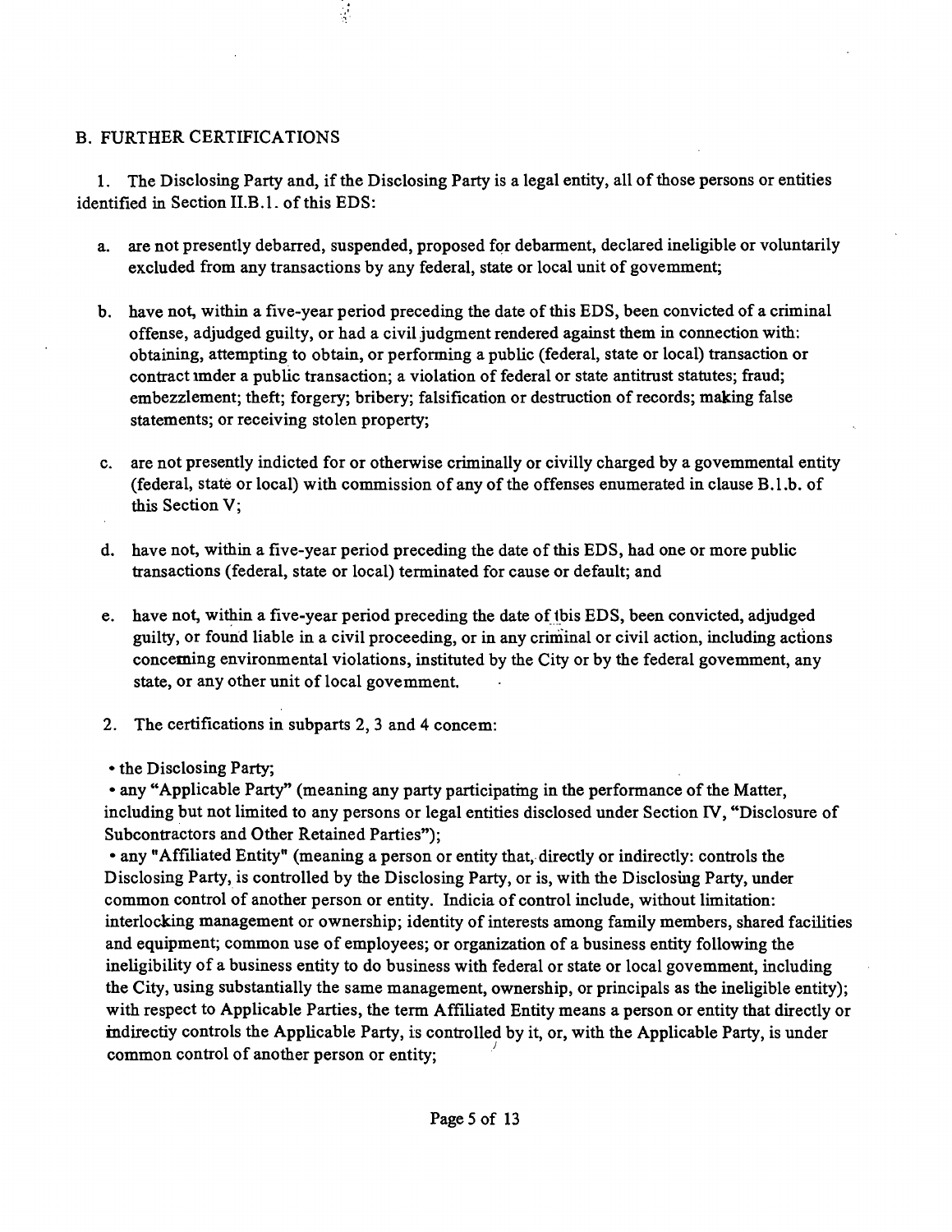• any responsible official of the Disclosing Party, any Applicable Party or any Affiliated Entity or any other official, agent or employee of the Disclosing Party, any Applicable Party or any Affiliated Entity, acting pursuant to the direction or authorization of a responsible official of the Disclosing Party, any Applicable Party or any Affiliated Entity (collectively "Agents").

Neither the Disclosing Party, nor any Applicable Party, nor any Affiliated Entity of either the Disclosing Party or any Applicable Party nor any Agents have, during the five years before the date this EDS is signed, or, with respect to an Applicable Party, an Affiliated Entity, or an Affiliated Entity of an Applicable Party during the five years before the date of such Applicable Party's or Affiliated Entity's contract or engagement in connection with the Matter:

- a. bribed or attempted to bribe, or been convicted or adjudged guilty of bribery or attempting to bribe, a public officer or employee of the City, the State of Illinois, or any agency of the federal govemment or of any state or local govemment in the United States of America, in that officer's or employee's official capacity;
- b. agreed or colluded with other bidders or prospective bidders, or been a party to any such agreement, or been convicted or adjudged guilty of agreement or collusion among bidders or prospective bidders, in restraint of freedom of competition by agreement to bid a fixed price or otherwise; or
- c. made an admission of such conduct described in a. or b. above that is a matter of record, but have not been prosecuted for such conduct; or
- d. violated the provisions of Municipal Code Section 2-92-610 (Livmg Wage Ordinance).

3. Neither the Disclosuig Party, Affiliated Entity or Applicable Party, or any of their employees, officials, agents or partners, is barred from contracting with any unit of state or local govemment as a result of engaging in or being convicted of (1) bid-rigging in violation of 720 ILCS 5/33E-3; (2) bid-rotating in violation of 720 ILCS 5/33E-4; or (3) any sunilar offense of any state or of the United States of America that contains the same elements as the offense of bid-rigging or bid-rotating.

4. Neither the Disclosing Party nor any Affiliated Entity is listed on any of the followmg lists maintained by the Office of Foreign Assets Control of the U.S. Department of the Treasmy or the Bureau of Industry and Security of the U.S. Department of Commerce or their successors: the Specially Designated Nationals List, the Denied Persons List, the Unverified List, the Entity List and the Debarred List.

5. The Disclosuig Party understands and shall comply with  $(1)$  the applicable requiements of the Governmental Ethics Ordinance of the City, Title 2, Chapter 2-156 of the Municipal Code; and (2) all the applicable provisions of Chapter 2-56 of the Municipal Code (Office of the Inspector General).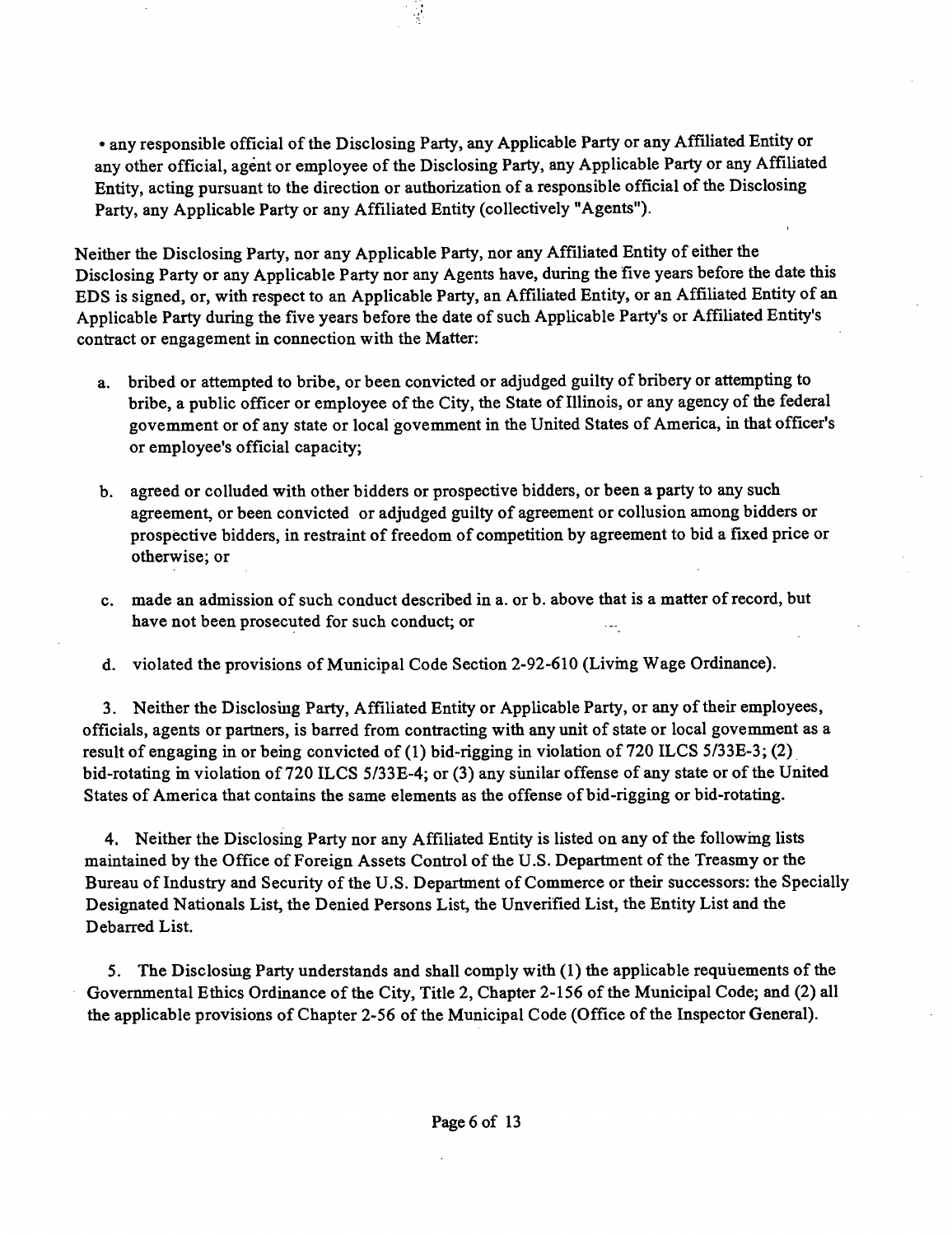6. If the Disclosing Party is unable to certify to any of the above statements in this Part B (Further Certifications), the Disclosing Party must explain below:

None ^

If the letters "NA," the word "None," or no response appears on the lines above, it will be conclusively presumed that the Disclosing Party certified to the above statements.

## C. CERTIFICATION OF STATUS AS FINANCIAL INSTITUTION

For purposes ofthis Part C, under Mimicipal Code Section 2-32-455(b), the term "fmancial mstitution" means a bank, savings and loan association, thrift, credit union, mortgage banker, mortgage broker, trast company, savings bank, investment bank, securities broker, municipal securities broker, securities dealer, municipal securities dealer, securities underwriter, municipal securities underwriter, investment trast, venture capital cornpany, bank holding company, financial services holding company, or any licensee under the Consumer Installment Loan Act, the Sales Finance Agency Act, or the Residential Mortgage Licensing Act. However, "fmancial institution" specifically shall not include any entity whose predominant business is the providing of tax deferred, defined contribution, pension plans to public employees in accordance with Sections 403(b) and 457 of the Intemal Revenue Code. (Additional definitions may be found in Mimicipal Code Section 2-32-455(b).)

## 1. CERTIFICATION

The Disclosing Party certifies that the Disclosing Party (check one)

 $[ ]$  is  $[ ]$  is not

a "financial institution" as defined in Section 2-32-455(b) of tiie Municipal Code.

2. Ifthe Disclosing Party IS a financial institution, then the Disclosing Party pledges:

"We are not and will not become a predatory lender as defined in Chapter 2-32 of the Municipal Code. We further pledge that none of our affiliates is, and none of them will become, a predatory lender as defined in Chapter 2-32 of the Municipal Code. We understand that becoming a predatory lender or becoming an affiliate of a predatory lender may result in the loss of the privilege of doing business with the City."

If the Disclosing Party is unable to make this pledge because it or any of its affiliates (as defined in Section 2-32-455(b) of the Municipal Code) is a predatory lender within the meaning of Chapter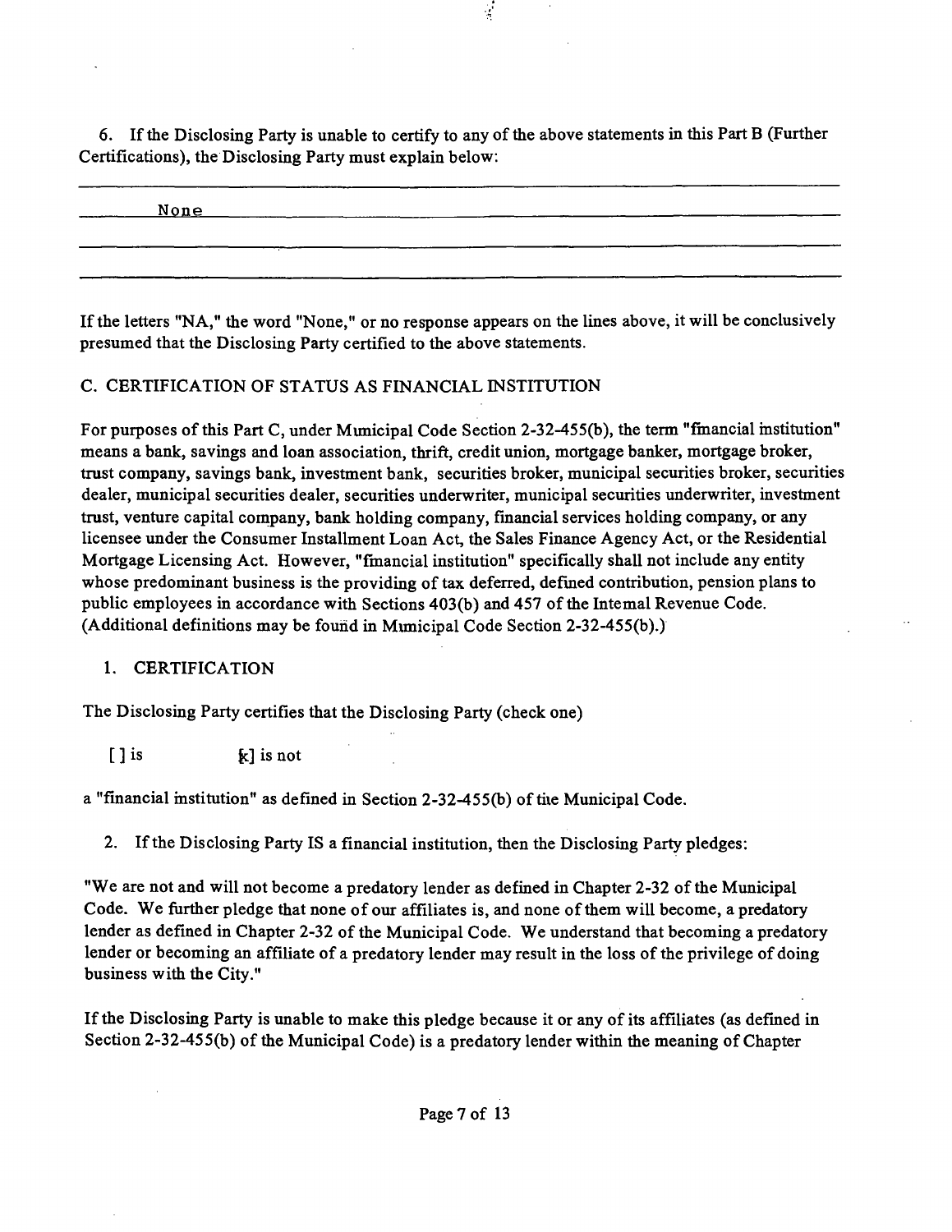2-32 of the Municipal Code, explain here (attach additional pages if necessary):

 $N/A$ 

Ç

If the letters "NA," the word "None," or no response appears on the lines above, it will be conclusively presumed that the Disclosing Party certified to the above statements.

D. CERTIFICATION REGARDING INTEREST IN CITY BUSINESS

Any words or terms that are defined in Chapter 2-156 of the Municipal Code have the same meanings when used in this Part D.

1. In accordance with Section 2-156-110 of the Municipal Code: Does any official or employee of the City have a financial interest in his or her own name or in the name of any other person or entity in the Matter?

 $[$   $]$   $Y$ es  $\qquad$   $\qquad$   $\qquad$   $\qquad$   $\qquad$   $\qquad$   $\qquad$   $\qquad$   $\qquad$   $\qquad$   $\qquad$   $\qquad$   $\qquad$   $\qquad$   $\qquad$   $\qquad$   $\qquad$   $\qquad$   $\qquad$   $\qquad$   $\qquad$   $\qquad$   $\qquad$   $\qquad$   $\qquad$   $\qquad$   $\qquad$   $\qquad$   $\qquad$   $\qquad$   $\qquad$   $\qquad$   $\qquad$   $\qquad$   $\q$ 

NOTE: If you checked "Yes" to Item D.L, proceed to Items D.2. and D.3. If you checked "No" to Item D.L, proceed to Part E.

2. Unless sold pursuant to a process of competitive bidding, or otherwise permitted, no City elected official or employee shall have a financial interest in his or her.own name or in the name of any other person or entity in the purchase of any property that (i) belongs to the City, or (ii) is sold for taxes or assessments, or (iu) is sold by virtue of legal process at the suit of the City (collectively, "City Property Sale"). Compensation for property taken pursuant to the City's eminent domain power does not constitute a financial interest within the meaning of this Part D.

Does the Matter involve a City Property Sale?

 $\begin{bmatrix} \end{bmatrix}$  Yes  $\begin{bmatrix} \end{bmatrix}$  No

3. If you checked "Yes" to Item D.l. , provide the names and business addresses of the City officials or employees having such interest and identify the nature of such interest:

| Name | <b>Business Address</b> | Nature of Interest |
|------|-------------------------|--------------------|
|      |                         |                    |
|      |                         | ____               |

4. The Disclosing Party further certifies that no prohibited fmancial interest in the Matter will be acquired by any City official or employee.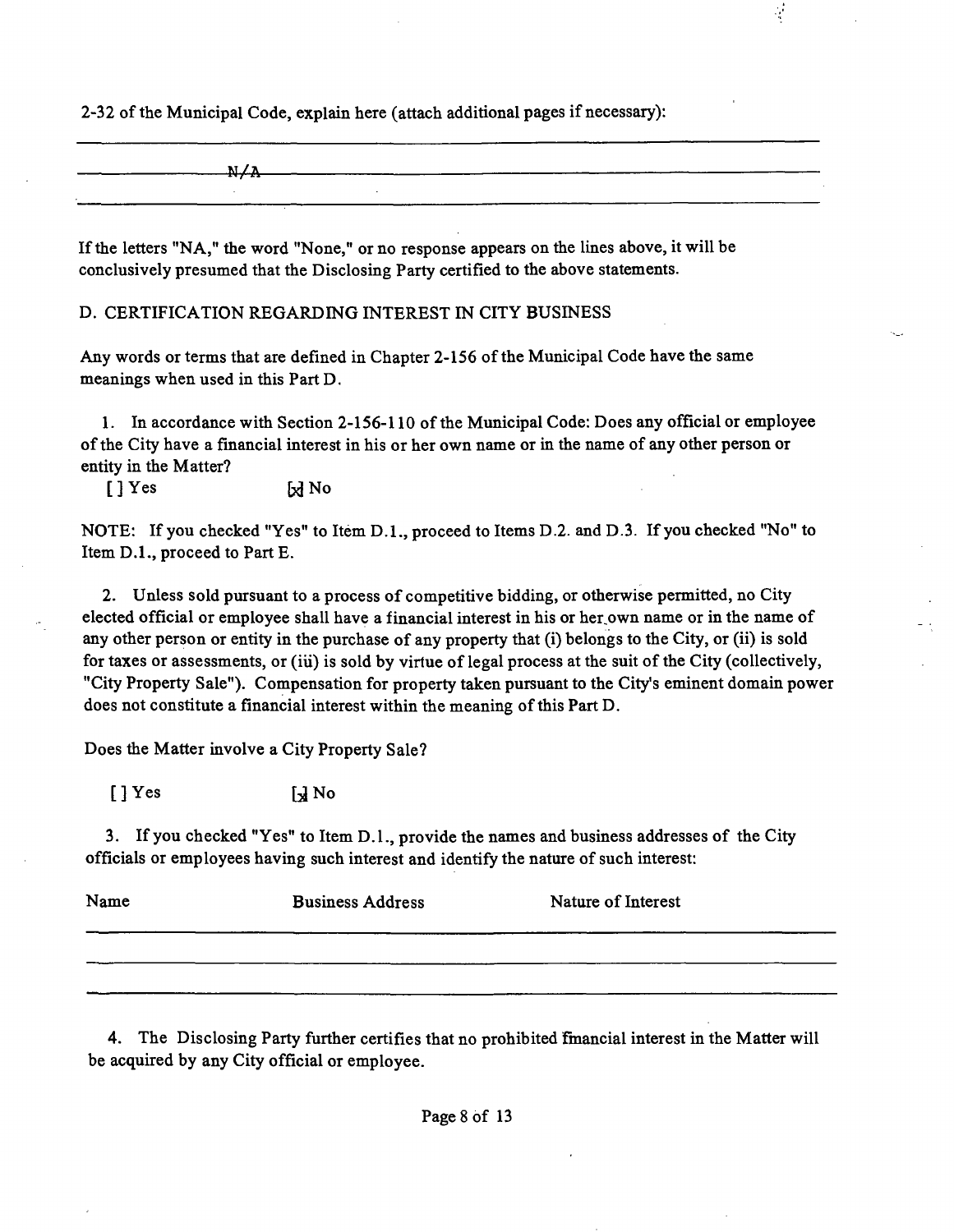## E. CERTIFICATION REGARDING SLAVERY ERA BUSINESS

The Disclosing Party has searched any and all records of the Disclosing Party and any and all predecessor entities for records of investments or profits from slavery, the slave industry, or slaveholder insurance policies from the slavery era (including insurance policies issued to slaveholders that provided coverage for damage to or injury or death of their slaves) and has disclosed in this EDS any and all such records to the City. In addition, the Disclosing Party must disclose the names of any and all slaves or slaveholders described in those records. Failure to comply with these disclosure requirements may make the Matter to which this EDS pertains voidable by the City.

 $\frac{1}{2}$ 

Please check either 1. or 2. below. If the Disclosing Party checks 2., the Disclosing Party must disclose below or in an attachment to this EDS all requisite infonnation as set forth in that paragraph 2.

 $x_1$ . The Disclosing Party verifies that (a) the Disclosing Party has searched any and all records of the Disclosing Party and any and all predecessor entities for records of investments or profits from slavery, the slave industry, or slaveholder insurance policies, and (b) the Disclosing Party has found no records of investments or profits from slavery, the slave industry, or slaveholder insurance policies and no records of names of any slaves or slaveholders.

2. The Disclosing Party verifies that, as a result of conducting the search in step 1(a) above, the Disclosing Party has found records relating to investments or profits from slavery, the slave industry, or slaveholder insurance policies and/or the names of any slaves or slaveholders. The Disclosing Party verifies that the following constitutes full disclosure of all such records:

## SECTION VI -- CERTIFICATIONS FOR FEDERALLY-FUNDED MATTERS

NOTE: If the Matter is federally fimded, complete this Section VI. If the Matter is not federally fimded, proceed to Section VII.

## A. CERTIFICATION REGARDING LOBBYING

I. List below the names of all persons or entities registered under the federal Lobbying Disclosure Act of 1995 who have made lobbying contacts on behalf of the Disclosing Party with respect to the Matter: (Begin list here, add sheets as necessary):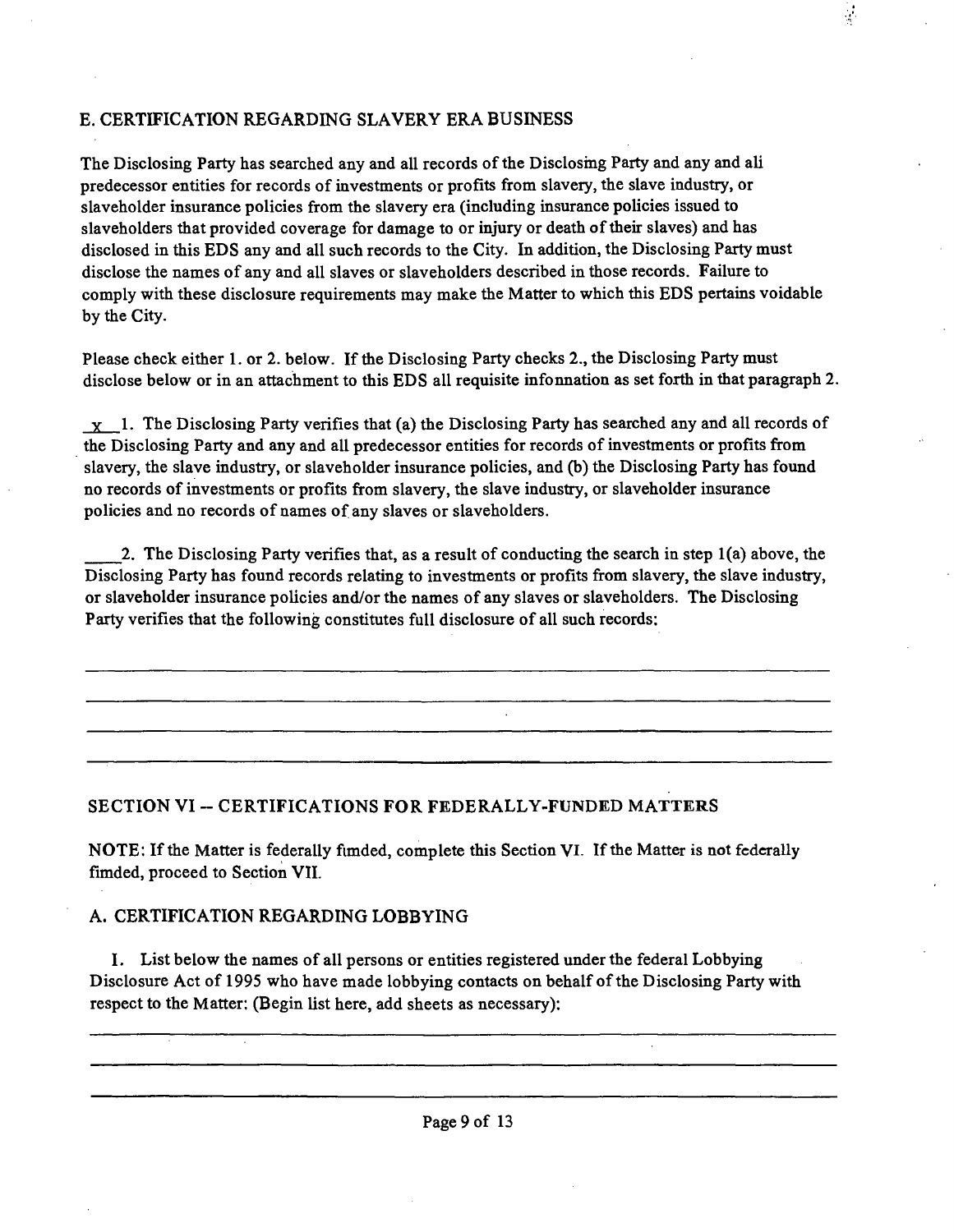(If no explanation appears or begins on the lines above, or if the letters "NA" or if the word "None" appear, it will be conclusively presumed that the Disclosing Party means that NO persons or entities registered under the Lobbyuig Disclosure Act of 1995 have made lobbying contacts on behalf of the Disclosing Party with respect to the Matter.)

 $\frac{1}{\sqrt{2}}$ 

2. The Disclosing Party has not spent and will not expend any federally appropriated funds to pay any person or entity listed in Paragraph A. 1. above for his or her lobbying activities or to pay any person or entity to influence or attempt to influence an officer or employee of any agency, as defmed by applicable federal law, a member of Congress, an officer or employee of Congress, or an employee of a member of Congress, in connection with the award of any federally funded contract, making any federally funded grant or loan, entering into any cooperative agreement, or to extend, continue, renew, amend, or modify any federally funded contract, grant, loan, or cooperative agreement.

3. The Disclosing Party wiU submit an updated certification at the end of each calendar quarter in which there occurs any event that materially affects the accuracy of the statements and information set forth in paragraphs A.l . and A.2. above.

If the Matter is federally funded and any funds other than federally appropriated funds have been or will be paid to any person or entity for influencing or attempting to influence an officer or employee of any agency (as defined by applicable federal law), a member of Congress, an officer or employee of Congress, or an employee of a member of Congress in connection with the Matter, the Disclosing Party must complete and submit Standard Form-LLL, "Disclosure Form to Report Lobbying," in accordance with its instructions. The form may be obtained online from the federal Office of Management and Budget (OMB) web site at http://www.whitehouse.gov/omb/grants/sflllin.pdf, linked on the page http://www.whitehouse.gov/omb/grants/grants\_forms.html.

4. The Disclosing Party certifies that either: (i) it is not an organization described in section  $501(c)(4)$  of the Intemal Revenue Code of 1986; or (ii) it is an organization described in section  $501(c)(4)$  of the Intemal Revenue Code of 1986 but has not engaged and will not engage in "Lobbying Activities".

5. Ifthe Disclosing Party is the Applicant, the Disclosing Party must obtain certifications equal in form and substance to paragraphs A.l . through A.4. above from all subcontractors before it awards any subcontract and the Disclosing Party must maintain all such subcontractors' certifications for the duration of the Matter and must make such certifications promptly available to the City upon request.

#### B. CERTIFICATION REGARDING EQUAL EMPLOYMENT OPPORTUNITY

Ifthe Matter is federally funded, federal regulations require the AppUcant and all proposed subcontractors to submit the following information with their bids or in writing at the outset of negotiations.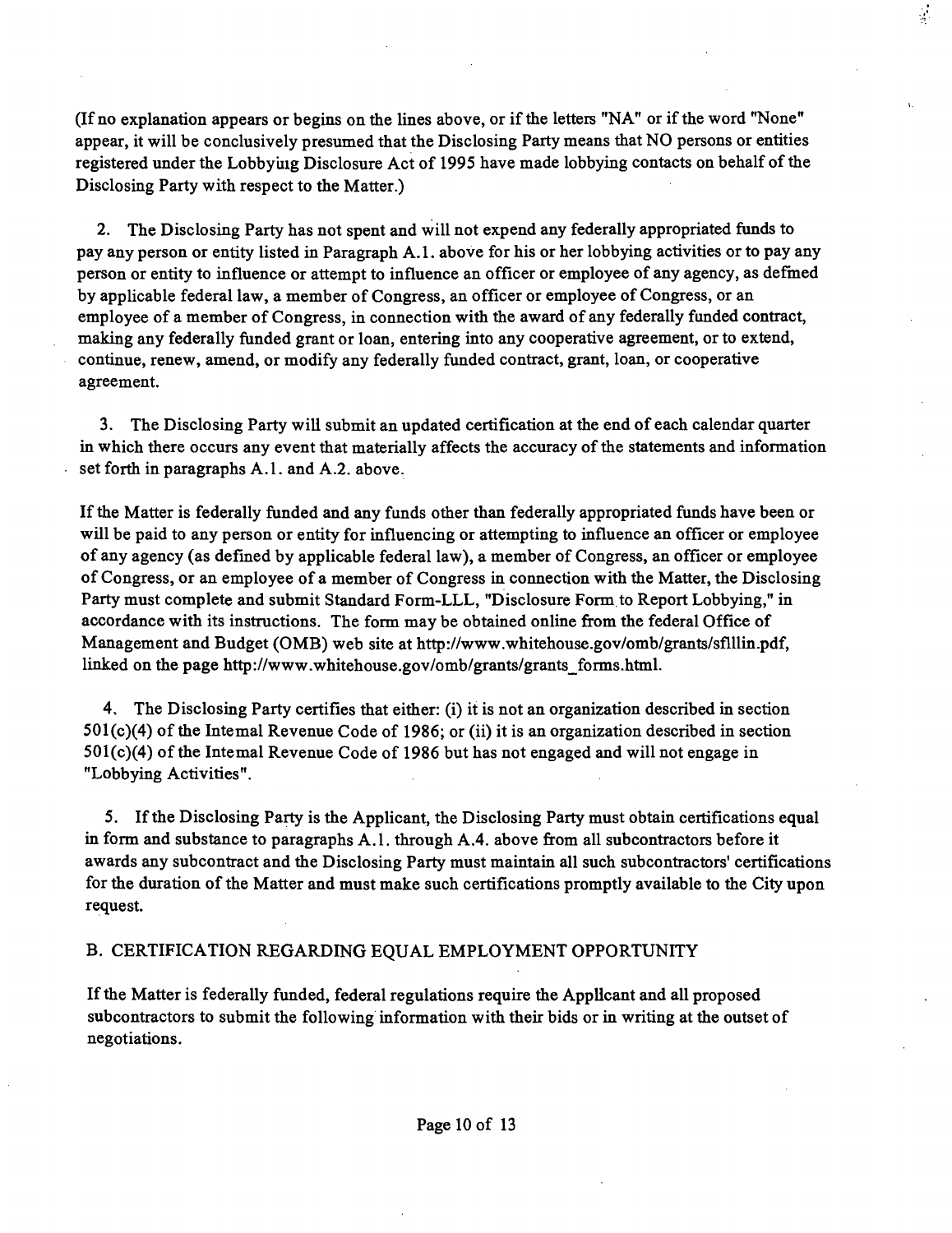Is the Disclosing Party the Applicant?

 $\begin{bmatrix} \frac{1}{2} & \text{Yes} \end{bmatrix}$  [ ] No

If "Yes," answer the three questions below:

1. Have you developed and do you have on file affirmative action programs pursuant to applicable federal regulations? (See 41 CFR Part 60-2.)

 $\lceil \cdot \rceil$  Yes  $\lceil \cdot \rceil$  No

2. Have you filed with the Joint Reporting Committee, the Director of the Office of Federal Contract Compliance Programs, or the Equal Employment Opportunity Commission all reports due under the applicable filing requirements?

 $\begin{bmatrix} \end{bmatrix}$  Yes  $\begin{bmatrix} \kappa \end{bmatrix}$  No  $\begin{bmatrix} \end{bmatrix}$ 

3. Have you participated in any previous contracts or subcontracts subject to the equal opportunity clause?

 $[ ] Yes$   $\kappa xNo$ 

If you checked "No" to question 1. or 2. above, please provide an explanation:

No employees

## SECTION VII - ACKNOWLEDGMENTS, CONTRACT INCORPORATION, **COMPLIANCE, PENALTIES, DISCLOSURE**

The Disclosing Party understands and agrees that:

A. By completing and filing this EDS, the Disclosing Party acknowledges and agrees, on behalf of itself and the persons or entities named in this EDS, that the City may investigate the creditworthiness of some or all of the persons or entities named ia this EDS.

B. The certifications, disclosures, and acknowledgments contained in this EDS will become part of any contract or other agreement between the Applicant and the City m connection with the Matter, whether procurement, City assistance, or other City action, and are material inducements to the City's execution of any contract or taking other action with respect to the Matter. The Disclosmg Party understands that it must comply with all statutes, ordinances, and regulations on which this EDS is based.

C. The City's Govemmental Etiiics and Campaign Financing Ordinances, Chapters 2-156 and 2-164 of the Municipal Code, impose certain duties and obligations on persons or entities seeking City contracts, work, busmess, or transactions. The full text of these ordmances and a traming program is available on line at www.cityofchicago.org/Ethics, and may also be obtained from the City's Board of Etiics, 740 N. Sedgwick St., Suite 500, Chicago, IL 60610, (312) 744-9660. The Disclosing Party must comply fully with the applicable ordinances.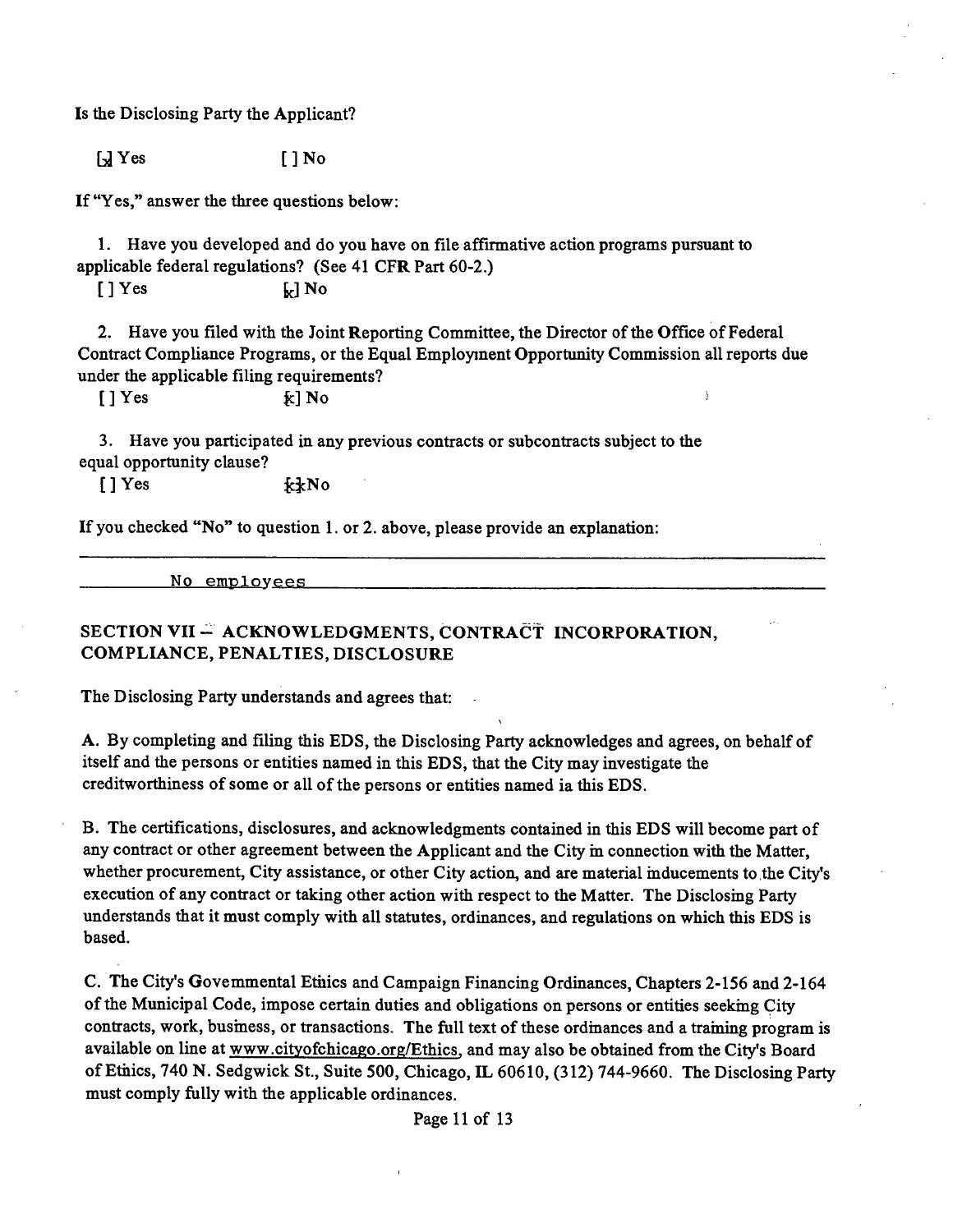D. If the City determines that any information provided in this EDS is false, incomplete or inaccurate, any contract or other agreement in connection with which it is submitted may be rescinded or be void or voidable, and the City may pursue any remedies under the contract or agreement (if not rescinded, void or voidable), at law, or in equity, including terminating the Disclosing Party's participation in the Matter and/or declining to allow the Disclosing Party to participate in other transactions with the City. Remedies at law for a false statement of material fact may include incarceration and an award to the City of tteble damages.

E. It is the City's policy to make this document available to the public on its Intemet site and/or upon request. Some or all of the information provided on this EDS and any attachments to this EDS may be made available to the public on the Internet, in response to a Freedom of Information Act request, or otherwise. By completing and signing this EDS, the Disclosing Party waives and releases any possible rights or claims which it may have against the City in connection with the public release of information contained in this EDS and also authorizes the City to verify the accuracy of any information submitted in this EDS.

F. The information provided in this EDS must be kept cunent. In the event of changes, the Disclosing Party must supplement this EDS up to the time the City takes action on the Matter. If the Matter is a contract being handled by the City's Department of Procurement Services, the Disclosing Party must update this EDS as the contract requires.

The Disclosing Party represents and warrants that:

÷.

G. The Disclosing Party has not withheld or reserved any disclosures as to economic interests in the Disclosing Party, or as to the Matter, or any information, data or plan as to the intended use or purpose for which the Applicant seeks City Council or other City agency action.

For purposes of the certifications in H.l . and H.2. below, the term "affiliate" means any person or entity that, directly or indirectly: controls the Disclosing Party, is conttolled by the Disclosing Party, or is, with the Disclosing Party, under common conttol of another person or entity. Indicia of conttol include, without limitation; interlocking management or ownership; identity of interests among family members; shared facilities and equipment; common use of employees; or organization of a business entity following the ineligibility of a business entity to do business with the federal govemment or a state or local government, including the City, using substantially the same management, ownership, or principals as the ineligible entity.

H.1. The Disclosing Party is not delinquent in the payment of any tax administered by the Illinois Department of Revenue, nor are the Disclosing Party or its affiliates delinquent in paying any fine, fee, tax or other charge owed to the City. This includes, but is not limited to, all water charges, sewer charges, license fees, parking tickets, property taxes or sales taxes.

H.2 If the Disclosing Party is the Applicant, the Disclosing Party and its affiliates will not use, nor permit theu subconttactors to use, any facility on the U.S. EPA's List of Violating Facilities in connection with the Matter for the duration of time that such facility remains on the list.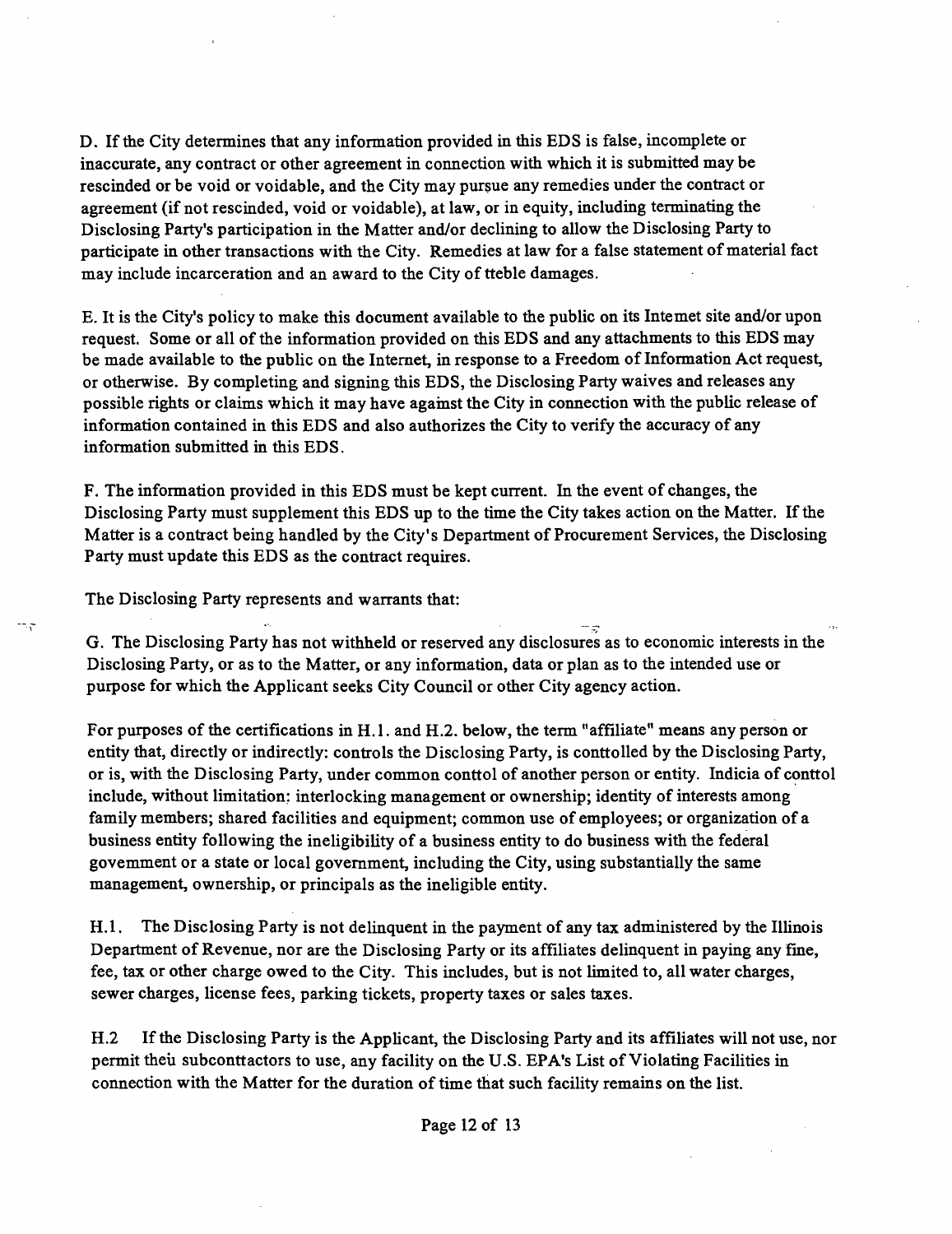H.3 If the Disclosing Party is the Applicant, the Disclosing Party will obtain from any **conttactors/subconttactors hired or to be hired in connection with the Matter certifications equal in form and substance to those in H.l. and H.2. above and will not, without the prior written consent of the City, use any such conttactor/subconttactor that does not provide such certifications or that the**  Disclosing Party has reason to believe has not provided or carmot provide truthful certifications.

**NOTE: If the Disclosing Party cannot certify as to any of the items in H.L, H.2. or H.3. above, an explanatory statement must be attached to this EDS.** 

#### **CERTIFICATION**

Under penalty of perjury, the person signing below: (1) warrants that he/she is authorized to execute **this EDS on behalf of the Disclosing Party, and (2) warrants that all certifications and statements**  contained in this EDS are true, accurate and complete as of the date fumished to the City.

**Linda S. Lee (Print or type name of Disclosing Party)** 

 $\frac{1}{2}$ 

Date:  $\frac{14}{100}$ 

**By:** 

**(sign here)** 

**Linda S. Lee (Print or type name of person signing)** 

**Joint ovner (Print or type title of person signing)** 

Frebury soll, by *LINUA*SiLee Signed and sworn to befbi **at**  Notary Public<br>"OFFICIAL SEAL" **Conrad O Duncker**<br>Notary Public, State of Illinois Commission expires: Notary Public, State of Hillburg<br>Commission Expires 5/15/2012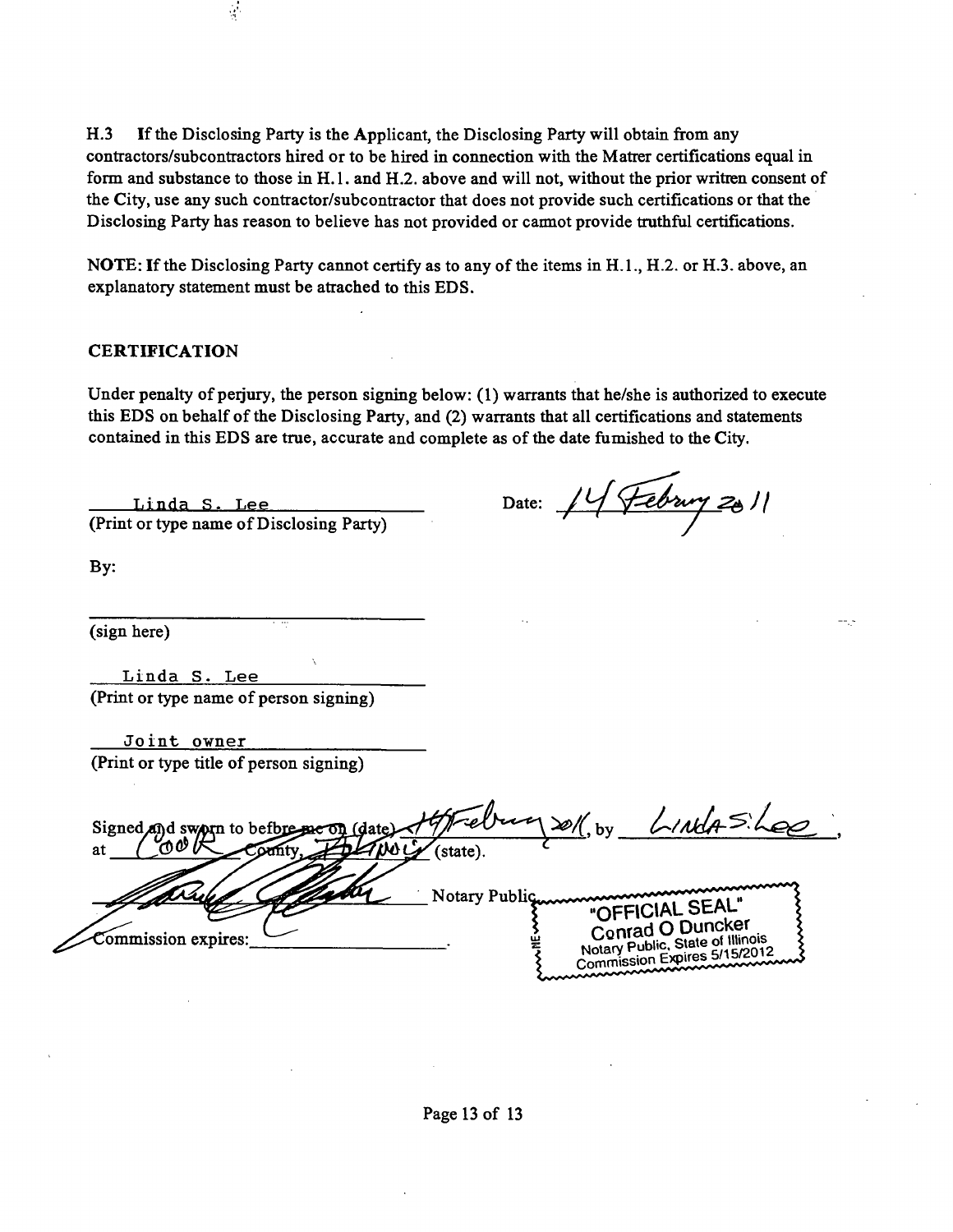## **CITY OF CHICAGO ECONOMIC DISCLOSURE STATEMENT AND AFFIDAVIT APPENDIX A**

 $\frac{1}{2}$ 

#### **FAMILIAL RELATIONSHIPS WITH ELECTED CITY OFFICIALS AND DEPARTMENT HEADS**

**This Appendix is to be completed only by (a) the Applicant, and (fo) any legal entity**  which has a direct ownership interest in the Applicant exceeding 7.5 percent. It is not to be **completed by any legal entity which has only an indirect ownership interest in the**  Applicant.

Under Municipal Code Section 2-154-015, the Disclosing Party must disclose whether such Disclosing Party or any "Applicable Party" or any Spouse or Domestic Partner thereof currentiy has a "familial relationship" with any elected city official or department head. A "familial relationship" exists if, as of the date this EDS is signed, the Disclosing Party or any "Applicable Party" or any Spouse or Domestic Partner thereof is related, by blood or adoption, to the mayor, any alderman, the city clerk, the city tteasurer or any city department head as parent child, brother or sister, aunt or uncle, niece or nephew, grandparent grandchild, father-ia-law, mother-in-law, son-in-law, daughter-in-law, stepfather or stepmother, stepson or stepdaughter, stepbrother or stepsister or half-brother or half-sister.

"Applicable Party" means (1) all corporate officers of the Disclosing Party, if the Disclosing Party is a corporation; all partners of the Disclosing Party, if the Disclosing Party is a general partnership; all general partners and limited partners of the Disclosmg Party, if the Disclosing Party is a limited partaership; ali managers, managing members and members of the Disclosing Party, if the Disclosing Party is a lunited liability company; (2) all principal officers of the Disclosing Party; and (3) any person having more than a 7.5 percent ownership interest in the Disclosing Party. "Principal officers" means the president, chief operating officer, executive director, chief financial officer, treasurer or secretary of a legal entity or any person exercising similar authority.

Does the Disclosing Party or any "Applicable Party" or any Spouse or Domestic Partner thereof currentiy have a "femilial relationship" with an elected city official or department head?

DYes

XNO

If yes, please identify below  $(1)$  fhe name and titie of such person,  $(2)$  fhe name of the legal entity to which such person is connected; (3) the name and titie of the elected city official or department head to whom such person has a familial relationship, and (4) the precise nature of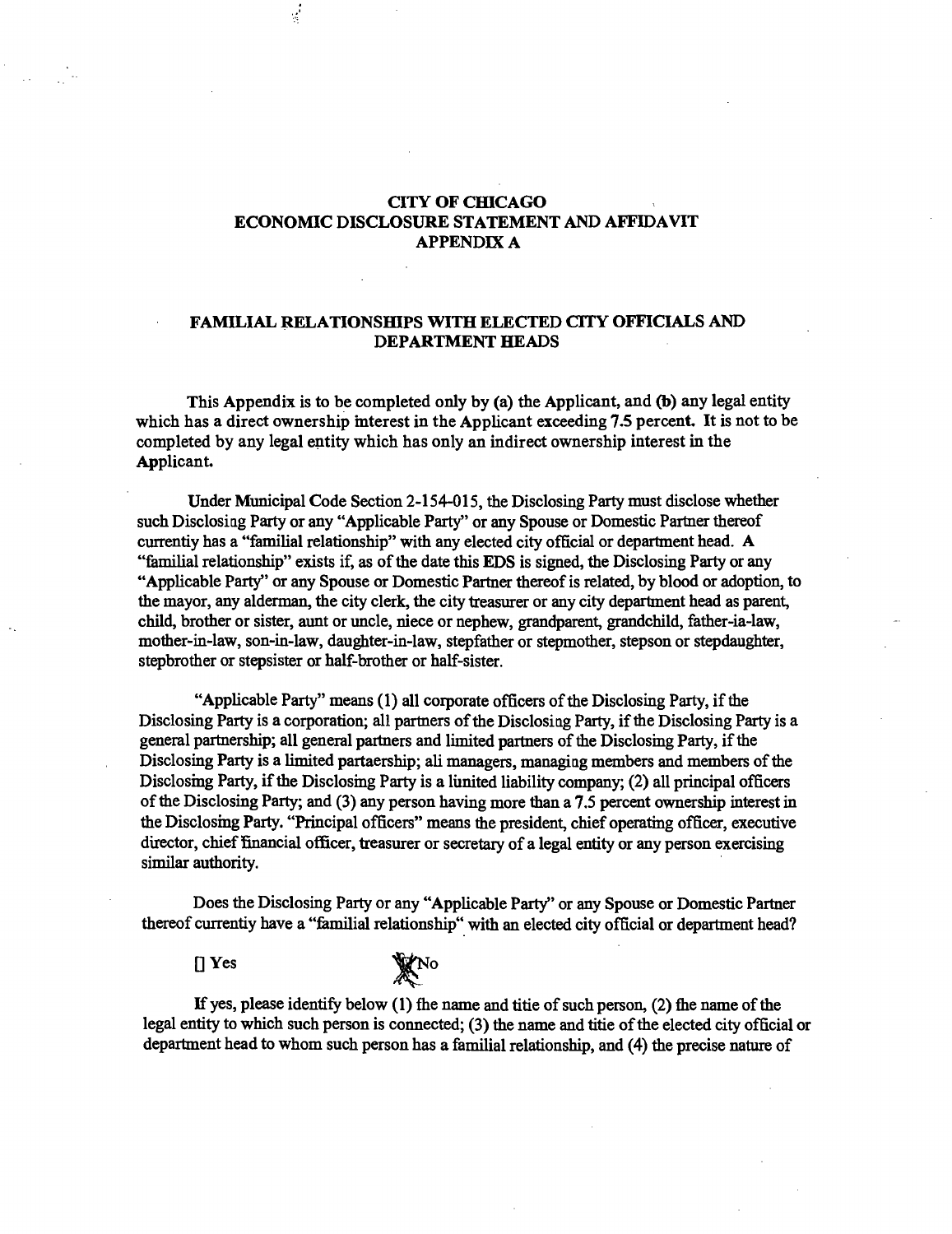such familial relationship.

### **CERTIFICATION**

Under penalty of perjury, the person signing below: (1) warrants that he/she is authorized to execute this EDS on behalf of the Disclosing Party, and (2) warrants that all certifications and statements contained in this EDS are true, accurate and complete as of the date firmished to the City.

i.

Linda S. Lee

Date:  $14$  Feb $\gg$ 

(Print or type name of Disclosing Party)

By: *(Sign here) /* 

Linda S. Lee (Print or type name of person signing)

Joint owner (Print or type titie of person signing)

 $m49 hee$ Signed and sworn to before me Atate at **ABM** County Kellwh 1. (State). Notary Publics "OFFICIAL SEAL" Conrad O Duncker Commission expires: Notary Public, State of Illinois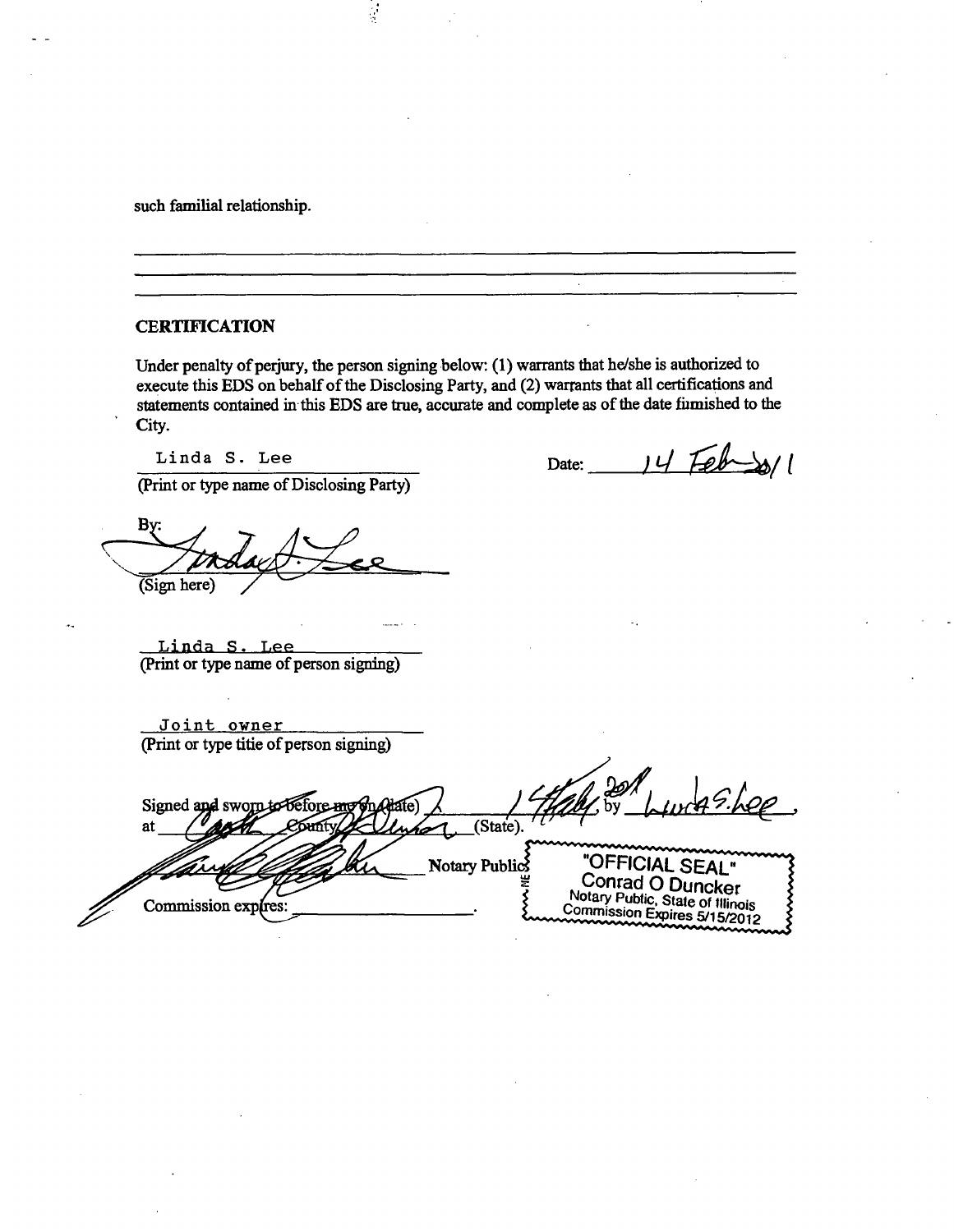## **CITY OF CHICAGO ECONOMIC DISCLOSURE STATEMENT AND AFFIDAVIT**

 $\frac{1}{2}$ 

*jy^-i 1* 

#### **SECTION I ~ GENERAL INFORMATION**

A. Legal name of Disclosiag Party submitting this EDS. Include d/b/a/ if applicable:

| Mark Lee |  |  |  |
|----------|--|--|--|
|          |  |  |  |

**Check ONE of the following three boxes:** 

Indicate whether Disclosing Party submitting this EDS is:

- 1.  $\lfloor x \rfloor$  the Applicant
	- OR
- 2. [ ] a legal entity holding a direct or indirect interest in the Applicant. State the legal name of the Applicant in which Disclosing Party holds an interest: OR
- 3. [ ] a specified legal entity with a right of conttol (see Section Il.B. 1 .b.) State the legal name of the entity in which Disclosing Party holds a right of control:

| B. Business address of Disclosing Party: |                                                                                                                                                           |
|------------------------------------------|-----------------------------------------------------------------------------------------------------------------------------------------------------------|
| ٠.                                       | $\mathcal{A}$ and $\mathcal{A}$ are the set of $\mathcal{A}$ and $\mathcal{A}$ are the set of $\mathcal{A}$<br>اید - -<br>$\mathcal{C}^{\mathcal{A}}$ and |
| C. Telephone:<br>Fax:                    | Email:                                                                                                                                                    |
|                                          |                                                                                                                                                           |

D. Name of contact person: Mark Lee

E. Federal Employer Identification No. (if you have one): \_\_\_\_\_\_\_\_\_\_\_\_\_\_\_\_\_\_\_\_\_\_

F. Brief description of contract, transaction or other undertaking (referred to below as the "Matter") to which this EDS pertains. (Include project number and location of property, if applicable):

Rezoning of 478-480 W. 26th St.; Chicago, IL 60616

G. Which City agency or department is requesting tiis EDS? Department of Housing and Economic Development Bureau of Zoning Land Use Planning If the Matter is a contract being handled by the City's Department of Procurement Services, please complete the following:

*Specification # and Conttact # ,*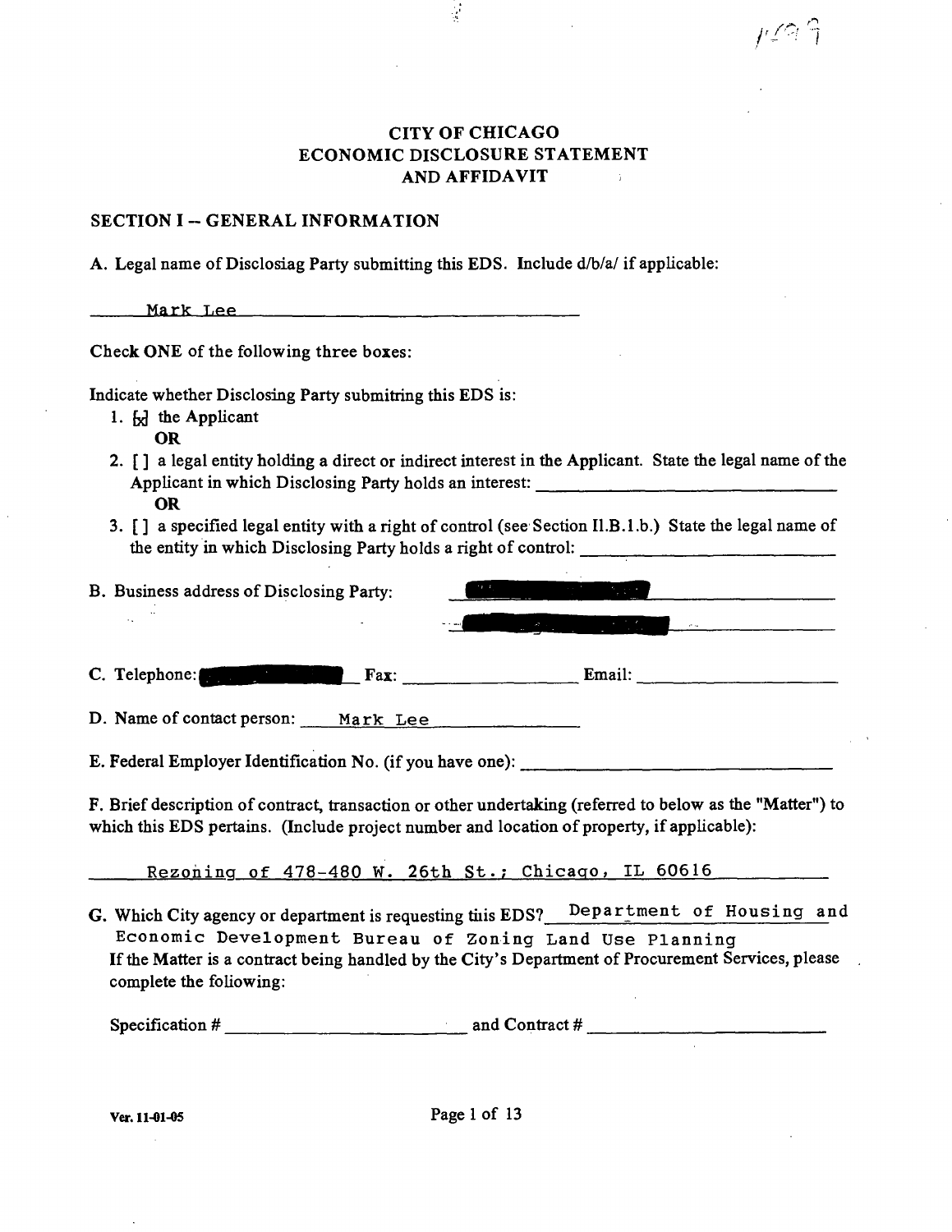## **SECTION II - DISCLOSURE OF OWNERSHIP INTERESTS**

## A. NATURE OF DISCLOSING PARTY

| 1. Indicate the nature of the Disclosing Party:                   |                                                          |
|-------------------------------------------------------------------|----------------------------------------------------------|
| $\left[\begin{matrix} 1 \\ \mathbf{X} \end{matrix}\right]$ Person | [] Limited liability company*                            |
| [] Publicly registered business corporation                       | [] Limited liability partnership*                        |
| [] Privately held business corporation                            | [] Joint venture*                                        |
| [] Sole proprietorship                                            | [] Not-for-profit corporation                            |
| [] General partnership*                                           | (Is the not-for-profit corporation also a $501(c)(3)$ )? |
| [] Limited partnership*                                           | $\lceil \cdot \rceil$ Yes<br>$1$ No                      |
| $\lceil \cdot \rceil$ Trust                                       | [] Other (please specify)                                |
| $*$ Note B.1, b below.                                            |                                                          |

 $\frac{1}{2}$ 

2. For legal entities, the state (or foreign country) of incorporation or organization, if applicable:

3. For legal entities not organized in the State df IlUnois: Has the organization registered to do business in the State of Illinois as a foreign entity?

*[]Yes []No ^WA* 

B. IF THE DISCLOSING PARTY IS A LEGAL ENTITY:

1 .a. List below the full names and titles of all executive officers aud all directors of the entity. For not-for-profit corporations, also list below all niembers, if any, which are legal entities. If there are no such members, write "no members." For trasts, estates or other similar entities, list below the legal titleholder(s).

| Name       | Title   |  |
|------------|---------|--|
| No members |         |  |
|            | ×.      |  |
|            |         |  |
|            | $\cdot$ |  |

1.b. If you checked "General partnership," "Limited partnership," "Limited liability company," "Linuted liability partnership" or "Joint venture" in response to Item A.1. above (Nature of Disclosing Party), list below the name and title of each general partner, managing member, manager or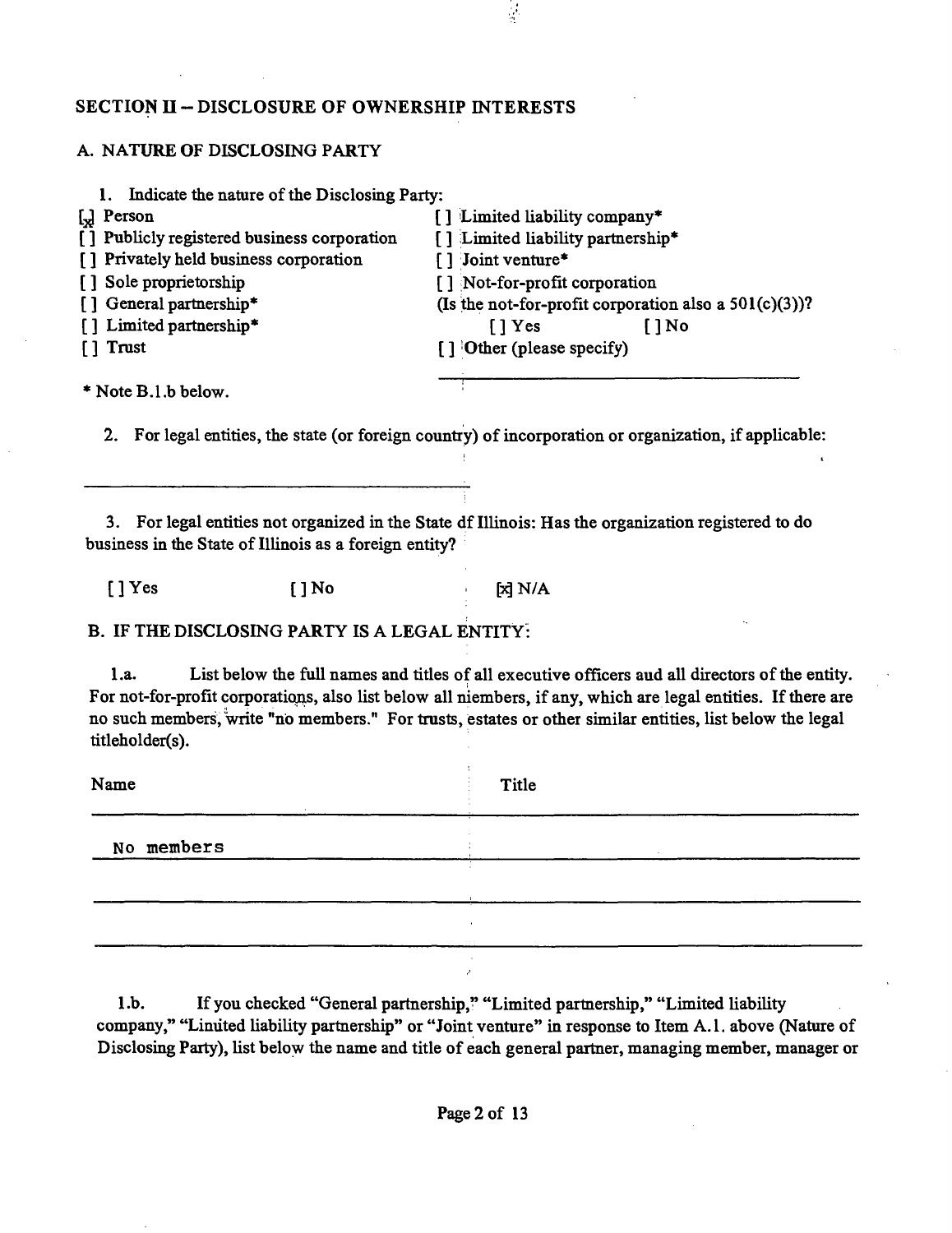any other person or entity that controls the day-to-day management of the Disclosing Party. NOTE: Each legal entity listed below must submit an EDS on its own behalf.

 $\frac{1}{\sqrt{2}}$ 

| Name | Title |
|------|-------|
|      |       |
|      |       |
|      |       |

2. Please provide the following information conceming each person or entity having a direct or indirect beneficial interest (including ownership) in excess of 7.5% of the Disclosing Party. Examples of such an interest include shares m a corporation, partaership interest in a partaership or jomt venture, interest of a member or manager in a limited liability company, or interest of a beneficiary of a trust, estate or other similar entity. If none, state "None." NOTE: Pursuant to Section 2-154-030 of the Municipal Code of Chicago ("Municipal Code"), the City may require any such additional iaformation from any applicant which is reasonably intended to achieve full disclosure.

| Name        | <b>Business Address</b> | Percentage Interest ia the<br><b>Disclosing Party</b> |  |
|-------------|-------------------------|-------------------------------------------------------|--|
| <u>None</u> |                         |                                                       |  |
| -           | 24                      | $\cdots$                                              |  |
|             |                         |                                                       |  |

## **SECTION ni - BUSINESS RELATIONSHIPS WITH CITY ELECTED OFFICIALS**

Has the Disclosing Party had a "business relationship," as defined in Chapter 2-156 of the Municipal Code, with any City elected official in the 12 months before the date this EDS is signed?

 $\left[\begin{array}{ccc} 0 & 0 \\ 0 & 0 \end{array}\right]$  Yes  $\left[\begin{array}{ccc} 0 & 0 \\ 0 & 0 \end{array}\right]$  No

If yes, please identify below the name(s) of such City elected official(s) and describe such reIationship(s):

## **SECTION IV - DISCLOSURE OF SUBCONTRACTORS AND OTHER RETAINED PARTIES**

The Disclosing Party must disclose the name and business address of each subcontractor, attomey, lobbydst, accountant, consultant and any other person or entity whom the Disclosing Party has retained or expects to retain in connection with the Matter, as well as the nature ofthe relationship, and the total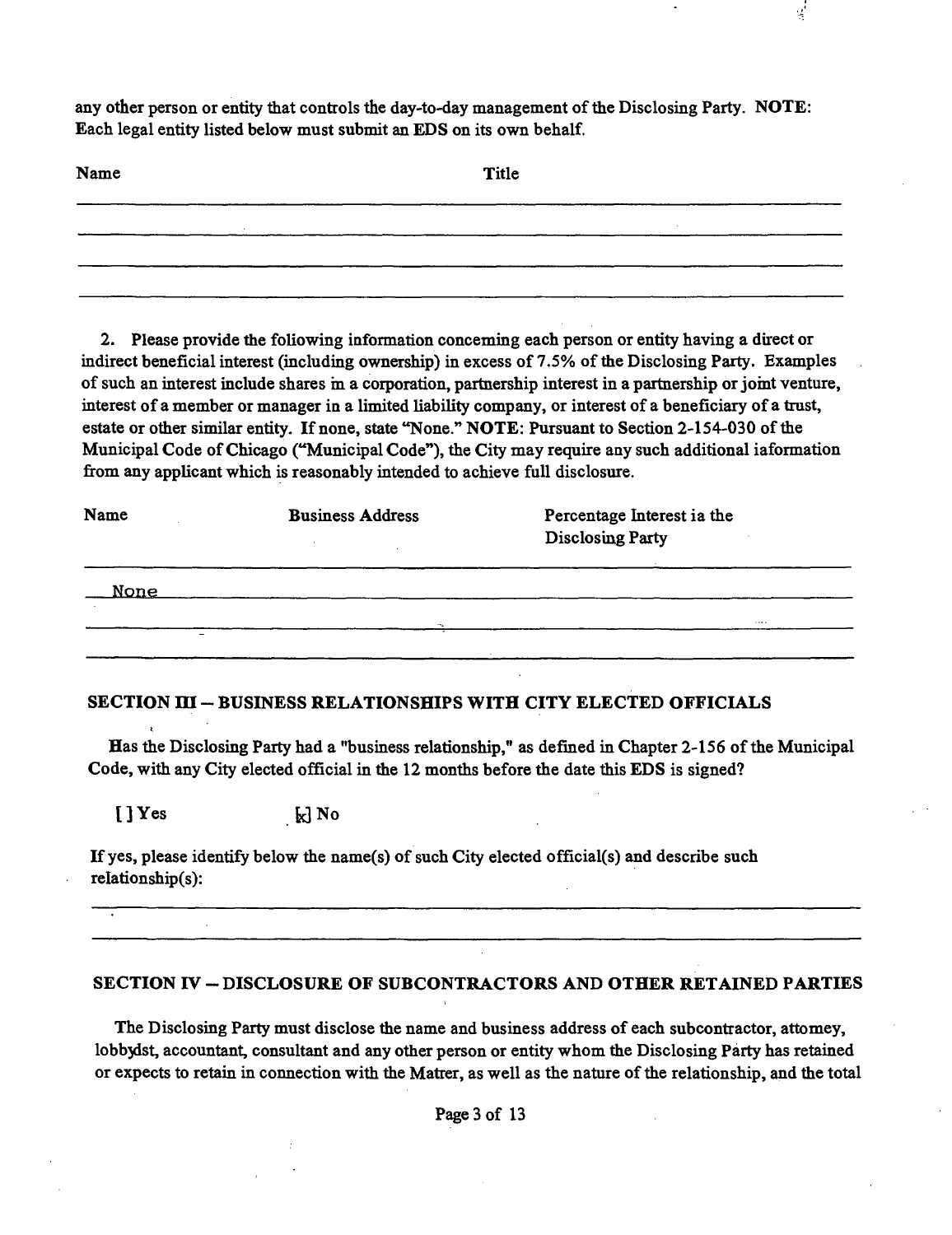amount of the fees paid or estimated to be paid. The Disclosing Party is not required to disclose employees who are paid solely through the Disclosing Party's regular payroli.

"Lobbyist" means any person or entity who undertakes to iafluence any legislative or administrative action on behalf of any person or entity other than: (1) a not-for-profit entity, on an unpaid basis, or (2) himself. "Lobbyist" also means any person or entity any part of whose duties as an employee of another includes undertaking to influence any legislative or administrative action.

Ifthe Disclosing Party is uncertain whether a disclosure is required under this Section, the Disclosing Party must either ask the City whether disclosure is required or make the disclosure.

| Name                    | <b>Business</b> | <b>Relationship to Disclosing Party</b> | Fees               |
|-------------------------|-----------------|-----------------------------------------|--------------------|
| (indicate whether)      | <b>Address</b>  | (subcontractor, attomey,                | (indicate whether) |
| retained or anticipated |                 | lobbyist, etc.)                         | paid or estimated) |
| to be retained)         |                 |                                         |                    |

Conrad O. Duncker 258 W. 31st St.; Chicago, IL 60616

ftttorney \$7^0 .00

(Add sheets if necessary)

[ ] Check here if the Disclosing party has not retained, nor expects to retain, any such persons or  $\pm$ entities.

## **SECTION V - CERTIFICATIONS**

## A. COURT-ORDERED CHILD SUPPORT COMPLIANCE

Under Municipal Code Section 2-92-415, substantial owners of business entities that contract with the City must remain in compliance with their child support obligations throughout the term of the contract

Has any person who directly or indirectiy owns 10% or more of the Disclosing Party been declared in arrearage on any child support obligations by any Illinois court of competent jurisdiction?

[ ] Yes [ ] No  $\kappa$ k No person owns 10% or more of the Disclosing Party.

If "Yes," has the person entered into a court-approved agreement for payment of all support owed and is the person in compliance with that agreement?

[]Yes []No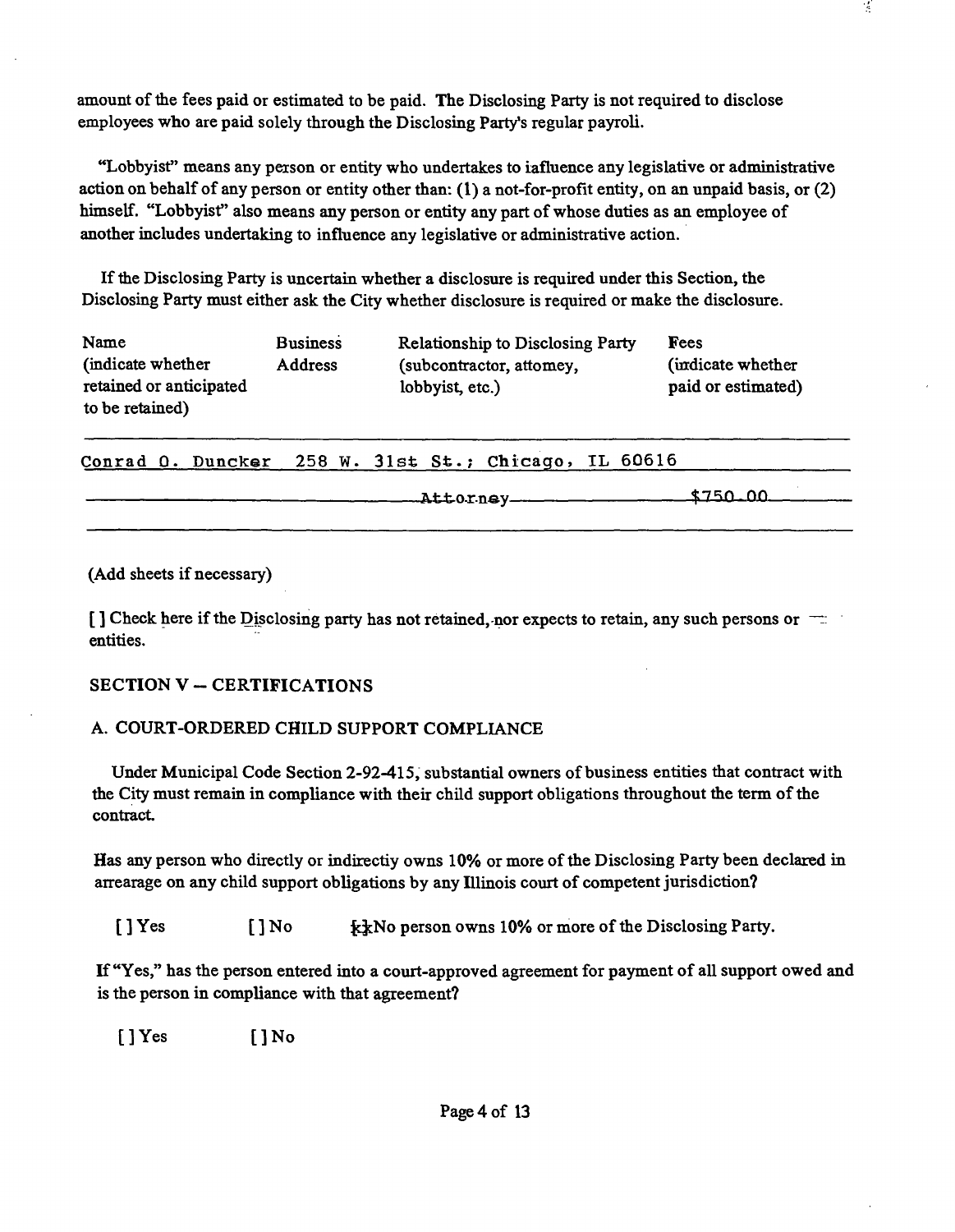## **B. FURTHER CERTIFICATIONS**

**1. The Disclosing Party and, if the Disclosing Party is a legal entity, all of those persons or entities**  identified in Section **H.B.1.** of this EDS:

**a. are not presentiy debarred, suspended, proposed for debarment declared ineligible or voluntarily excluded from any transactions by any federal, state or local unit of govemment;** 

 $\mathcal{L}$ 

- **b. have not within a five-year period preceding the date of this EDS, been convicted of a criminal offense, adjudged guilty, or had a civil judgment rendered against them in connection with:**  obtaining, attempting to obtain, or performing a public (federal, state or local) transaction or contract imder a public transaction; a violation of federal or state antitrust statutes; fraud; **embezzlement; theft; forgery; bribery; falsification or destraction of records; making false statements; or receiving stolen property;**
- c. are not presentiy indicted for or otherwise criminaliy or civilly charged by a govemmental entity **(federal, state or local) with commission of any of the offenses enumerated in clause B.l.b. of this Section V;**
- d. have not, within a five-year period preceding the date of this EDS, had one or more public **ttansactions (federal, state or local) terminated for cause or default; and**
- **e. have not within a five-year period preceding the date ofthis EDS, been convicted, adjudged**  guilty, or found liable in a civil proceeding, or in any criminal or civil action, including actions **concerning environmental violations, instituted by the City or by the federal govemment, any**  state, or any other unit of local government.
- **2. The certifications in subparts 2, 3 and 4 concem:**

**• the Disclosing Party;** 

**• any "Applicable Party" (meaning any party participating in the performance ofthe Matter, including but not limited to any persons or legal entities disclosed under Section IV, "Disclosure of Subcontractors and Other Retained Parties");** 

• any "Affiliated Entity" (meaning a person or entity that, directiy or indirectiy: controls the **Disclosing Party, is conttolled by the Disclosing Party, or is, with the Disclosing Party, under common conttol of another person or entity. Indicia of conttol include, without limitation:**  interlocking management or ownership; identity of interests among family members, shared facilities **and equipment; common use of employees; or organization of a business entity following the**  ineligibility of a business entity to do business with federal or state or local govemment, including the City, using substantially the same management, ownership, or principals as the ineligible entity); with respect to Applicable Parties, the term Affiliated Entity means a person or entity that directiy or indirectiy controls the Applicable Party, is controlled by it, or, with the Applicable Party, is under **common conttol of another person or entity;**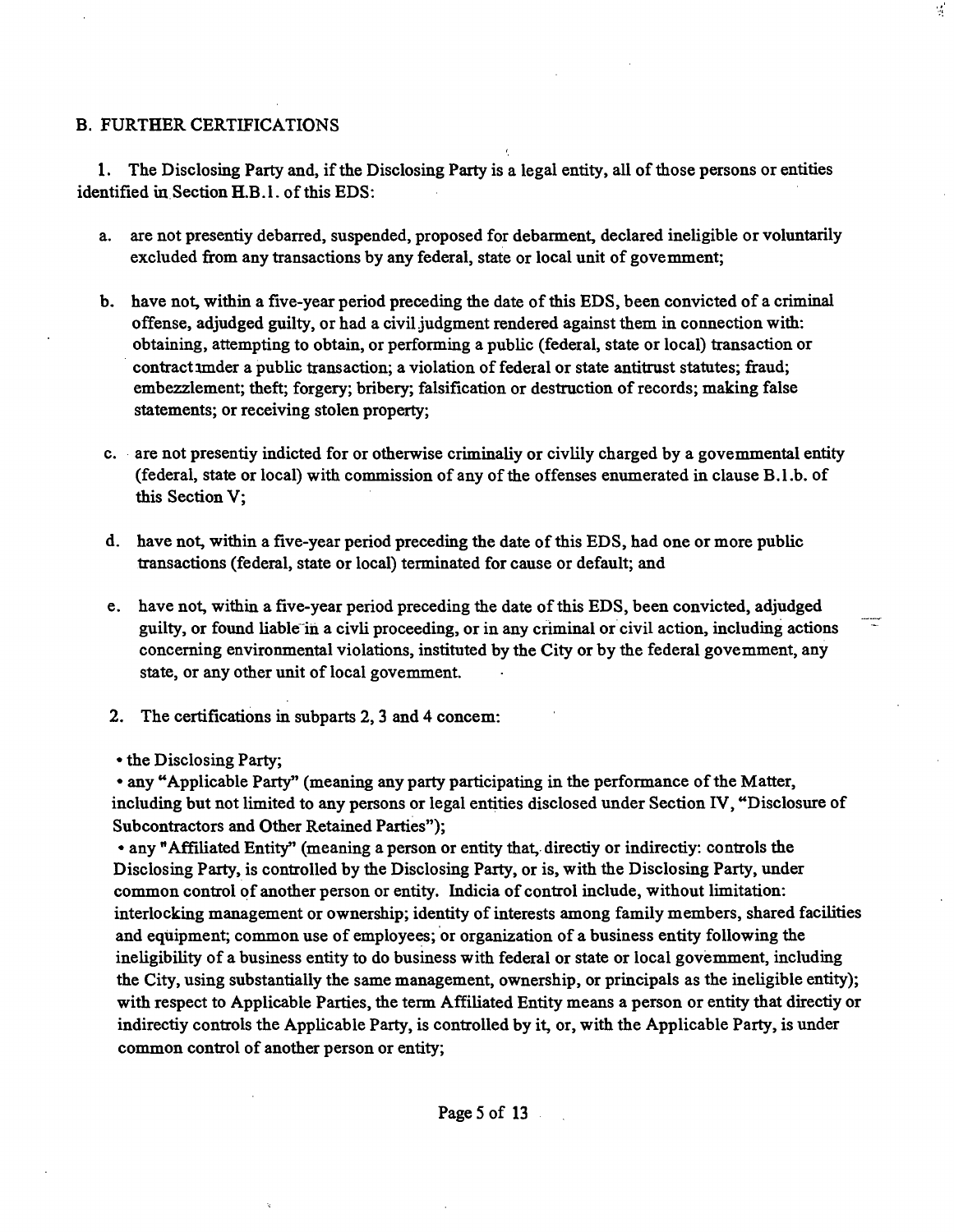**• any responsible official of the Disclosing Party, any Apphcable Party ot any Affiliated Entity or**  any other official, agent or employee of the Disclosing Party, any Applicable Party or any Affiliated **Entity, acting pursuant to the direction or authorization of a responsible official of the Disclosing**  Party, any Applicable Party or any Affiliated Entity (collectively "Agents").

Neither the Disclosing Party, nor any Applicable Party, nor any Affliated Entity of either the Disclosing Party or any Applicable Party nor auy Agents have, during the five years before the date this EDS is signed, or, with respect to an Applicable Party, an Affiliated Entity, or an Affiliated Entity of an Applicable Party during the five years before the date of such Applicable Party's or Affiliated Entity's **contract or engagement in connection with the Matter:** 

- **a. bribed or attempted to bribe, or been convicted or adjudged guilty of bribery or attempting to**  bribe, a public officer or employee of the City, the State of Illinois, or any agency of the federal **govemment or of any state or local govemment in the United States of America, in that officer's or employee's official capacity;**
- **b. agreed or colluded with other bidders or prospective bidders, or been a party to any such**  agreement, or been convicted or adjudged gulity of agreement or collusion among bidders or **prospective bidders, in restraint of freedom of competition by agreement to bid a fixed price or otherwise; or**
- **c. made an admission of such conduct described in a. or b. above that is a matter of record, but have not been prosecuted for such conduct; or**

ing.

**d. violated the provisions of Municipal Code Section 2-92-610 (Living Wage Ordinance).** 

÷

3. Neither the Disclosing Party, Affiliated Entity or Applicable Party, or any of their employees, **officials, agents or partners, is barred from conttacting with any urut of state or local govemment as a**  result of engaging in or being convicted of (1) bid-rigging in violation of 720 ILCS 5/33E-3; (2) **bid-rotating in violation of 720 ILCS 5/33E-4; or (3) any similar offense of any state or of the United States of America that contains the same elements as the offense of bid-rigging or bid-rotating.** 

**4. Neither the Disclosing Party nor any Affiliated Entity is listed on any of the following lists maintained by the Office of Foreign Assets Conttol of the U.S. Department of the Treasury or the**  Bureau of Industry and Security of the U.S. Department of Commerce or their successors: the Specially Designated Nationals List, the Denied Persons List, the Unverified List, the Entity List and the **Debarred List.** 

5. The Disclosing Party understands and shali comply with (1) the applicable requirements of the Governmental Ethics Ordinance of the City, Title 2, Chapter 2-156 of the Municipal Code; and (2) ali the applicable provisions of Chapter 2-56 of the Mimicipal Code (Office of the Inspector General).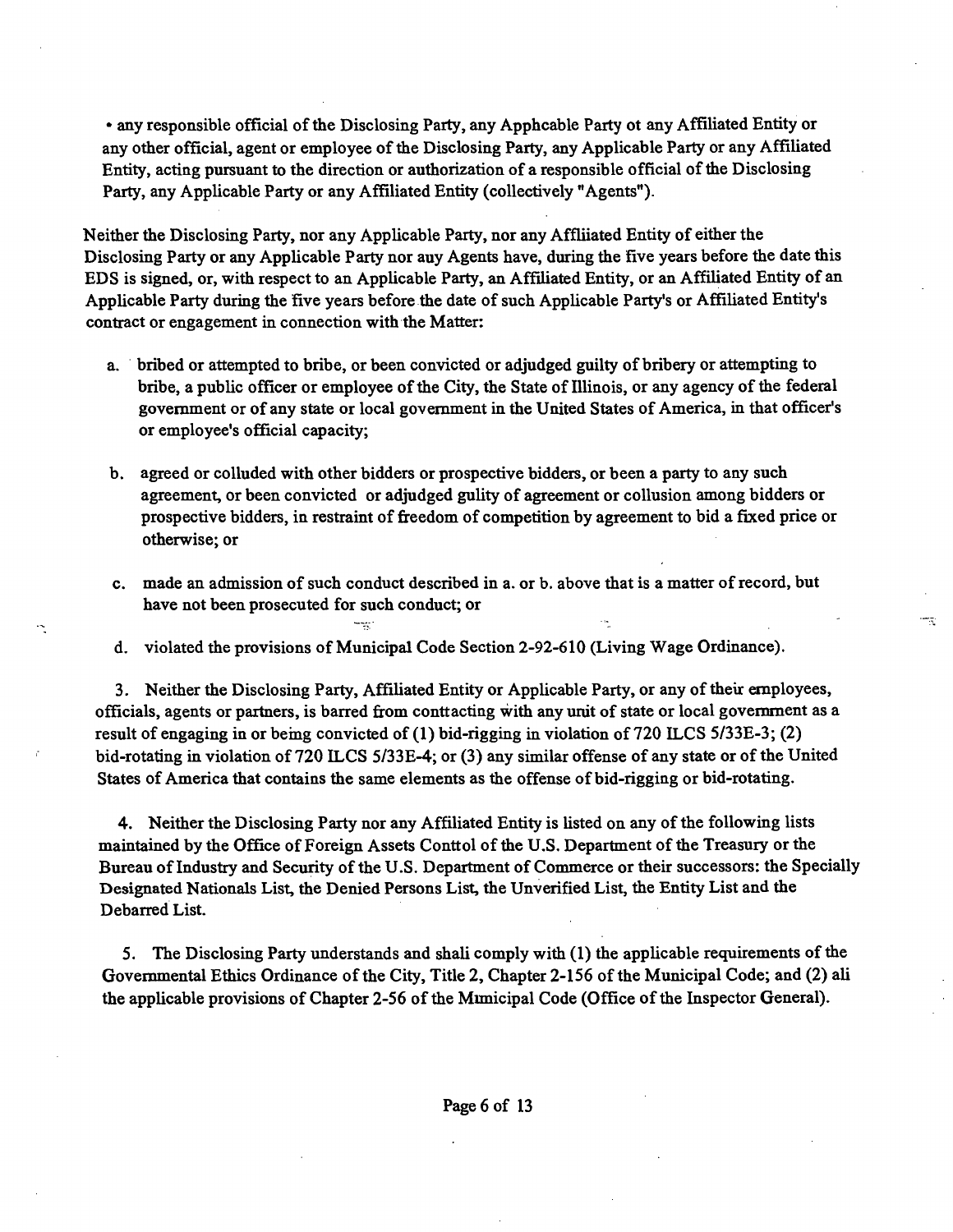**6. If tiie Disclosing Party is unable to certify to any of the above statements in this Part B (Further Certifications), the Disclosing Party must explain below:** 

| None |  |
|------|--|
|      |  |
|      |  |

If the letters "NA," the word "None," or no response appears on the lines above, it will be conclusively **presumed that the Disclosing Party certified to the above statements.** 

## **C. CERTIFICATION OF STATUS AS FINANCIAL INSTITUTION**

**For purposes of this Part C, under Municipal Code Section 2-32-455(b), the term "financial institution" means a bank, savings and loan association, thrift, credit union, mortgage banker, mortgage broker, trast company, savings bank, investment bank, securities broker, municipal securities broker, securities dealer, municipal securities dealer, securities underwriter, mimicipal securities underwriter, investment trust, venture capital company, bank holding compaay, financial services holding company, or any**  licensee under the Consumer Installment Loan Act, the Sales Finance Agency Act, or the Residential **Mortgage Licensing Act. However, "financial institution" specifically shall not include any entity**  whose predominant business is the providing of tax deferred, defined contribution, pension plans to public employees in accordance with Sections 403(b) and 457 of the Intemal Revenue Code. **(Additional definitions may be found in Municipal Code Section 2-32-455(b).)** 

## **1. CERTIFICATION**

**The Disclosing Party certifies that the Disclosing Party (check one)** 

**[ ] is {c] is not** 

**a "financial institation" as defined m Section 2-32-455(b) of the Municipal Code.** 

**2. Ifthe Disclosing Party IS a financial institation, then the Disclosing Party pledges:** 

**"We are not and wiU not become a predatory lender as defined in Chapter 2-32 ofthe Municipal**  Code. We further pledge that none of our affiliates is, and none of them will become, a predatory lender as defined in Chapter 2-32 of the Municipal Code. We understand that becoming a predatory lender or becoming an affiliate of a predatory lender may result in the loss of the privilege of doing **business with the City."** 

If the Disclosing Party is unable to make this pledge because it or any of its affiliates (as defined in **Section 2-32-455(b) of the Mimicipal Code) is a predatory lender within the meaning of Chapter**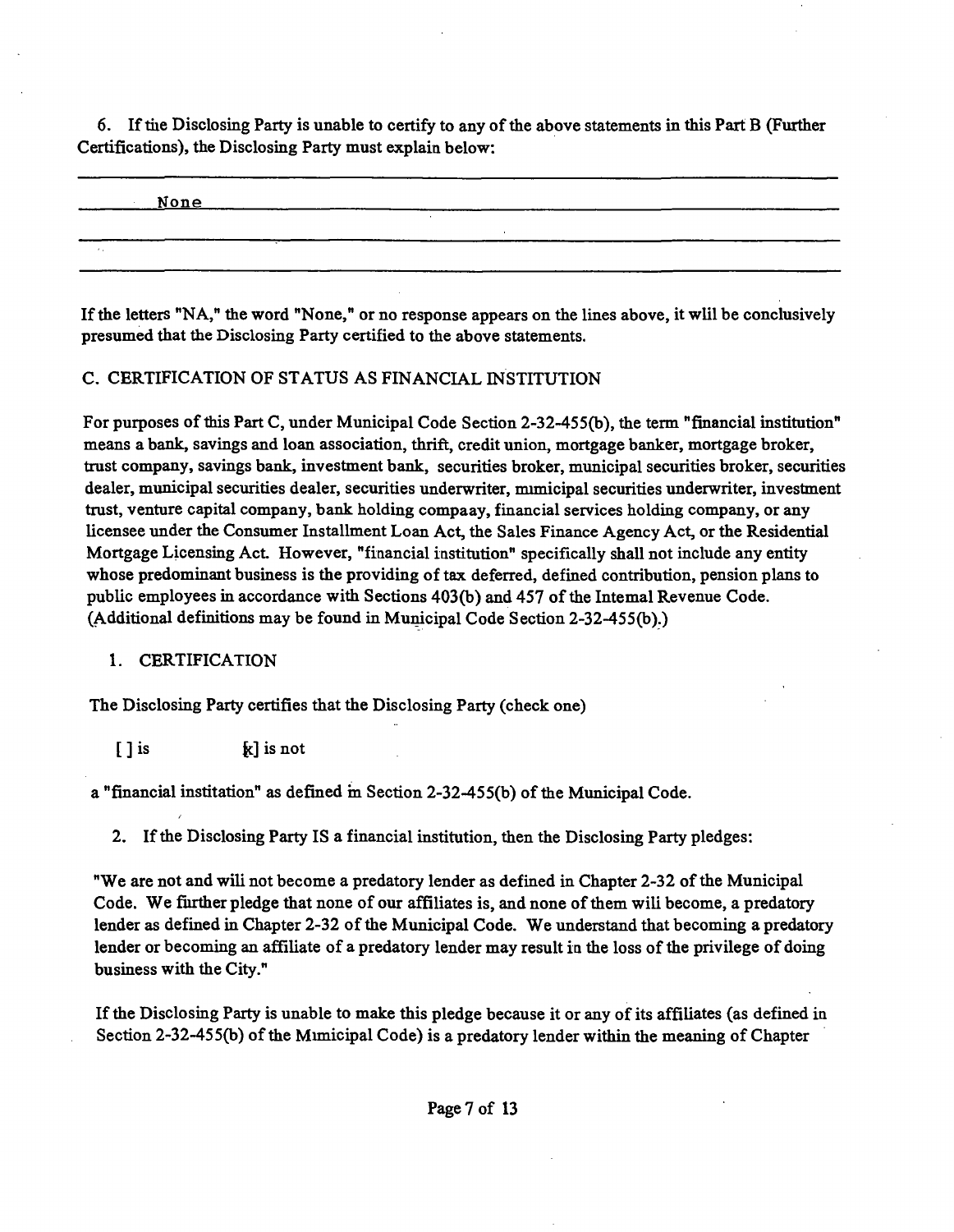**2-32 of the Municipal Code, explain here (attach additional pages if necessary):** 

**-N/A-**

**If the letters "NA," the word "None," or no response appears on the lines above, it will be conclusively presumed that the Disclosing Party certified to the above statements.** 

**D. CERTIFICATION REGARDING INTEREST IN CITY BUSINESS** 

**Any words or terms that are defined in Chapter 2-156 of the Municipal Code have the same meanings when used in this Part D.** 

**1. In accordance with Section 2-156-110 of the Municipal Code: Does any official or employee**  of the City have a financial interest in his or her own name or in the name of any other person or **entity in the Matter?** 

[] Yes [x] No

 $\frac{1}{2}$ 

**NOTE: If you checked "Yes" to Item D.L, proceed to Items D.2. and D.3. If you checked "No" to Item D.L, proceed to Part E.** 

**2. Unless sold pursuant to a process of competitive bidding, or otherwise permitted, no City elected official or employee shall have a financial interest in his or her own name or in the name of**  any other person or entity in the purchase of auy property that (i) belongs to the City, or (ii) is sold for taxes or assessments, or (iu) is sold by virtue of legal process at the suit of the City (collectively, **"City Property Sale"). Compensation for property taken pursuant to the City's eminent domain power does not constitate a financial uiterest within the meaning of this Part D.** 

**Does the Matter involve a City Property Sale?** 

 $[$   $]$   $Y$  es  $\qquad$   $\qquad$   $\qquad$   $\qquad$   $\qquad$   $\qquad$   $\qquad$   $\qquad$   $\qquad$   $\qquad$   $\qquad$   $\qquad$   $\qquad$   $\qquad$   $\qquad$   $\qquad$   $\qquad$   $\qquad$   $\qquad$   $\qquad$   $\qquad$   $\qquad$   $\qquad$   $\qquad$   $\qquad$   $\qquad$   $\qquad$   $\qquad$   $\qquad$   $\qquad$   $\qquad$   $\qquad$   $\qquad$   $\qquad$   $\$ 

**3. If you checked "Yes" to Item D.l., provide the names and business addresses of the City officials or employees havuig such interest and identify the nature of such interest:** 

| Name | <b>Business Address</b> | Nature of Interest |
|------|-------------------------|--------------------|
|      |                         |                    |
|      |                         |                    |

**4. The Disclosing Party further certifies that no prohibited financial interest in the Matter wiU be acquired by any City official or employee.**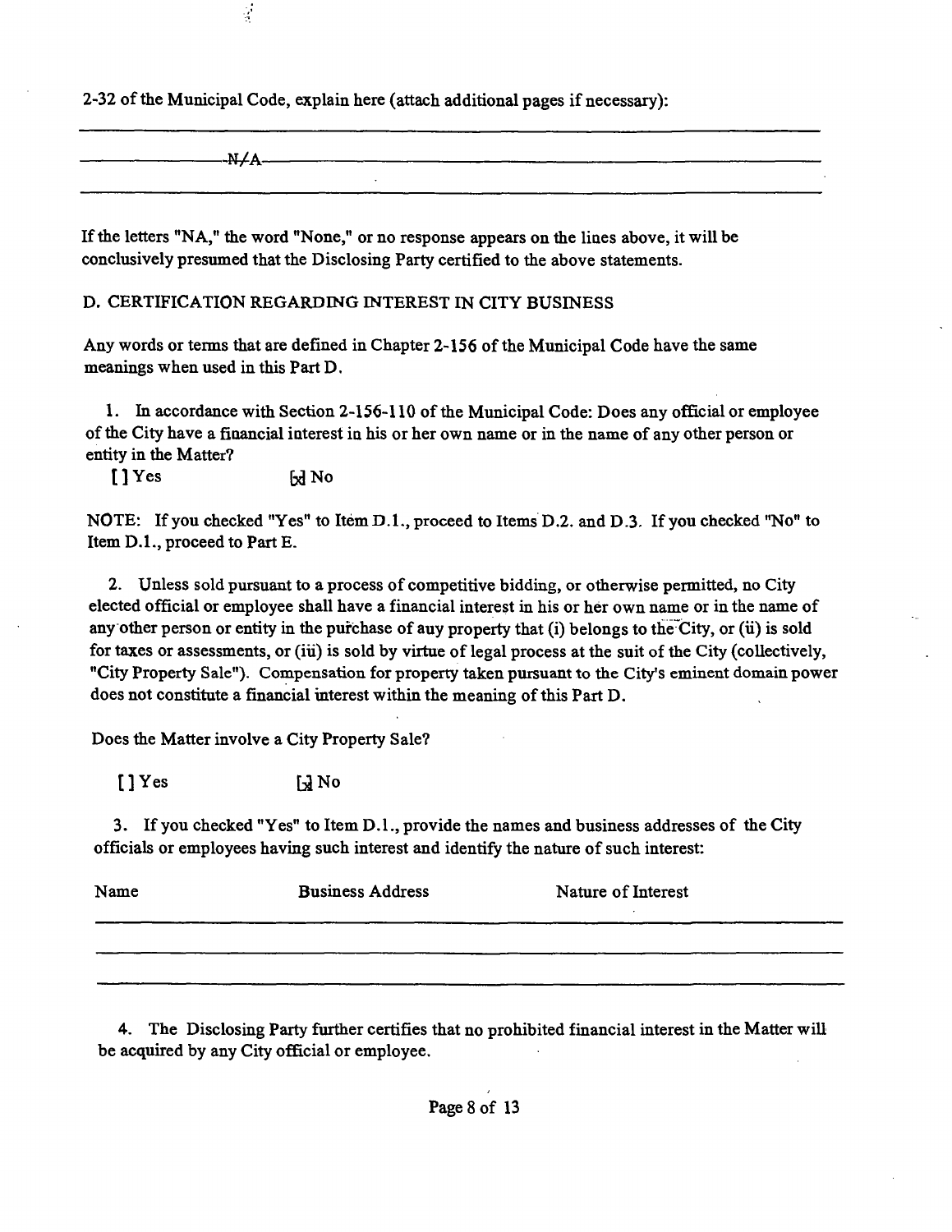## E. CERTIFICATION REGARDE^G SLAVERY ERA BUSINESS

 $\frac{1}{\sqrt{2}}$ 

The Disclosing Party has searched any and all records of the Disclosing Party and any and all predecessor entities for records of investments or profits from slavery, the slave industry, or slaveholder insurance policies from the slavery era (including insurance policies issued to slaveholders that provided coverage for damage to or injury or death of their slaves) and has disclosed in this EDS any and all such records to the City. In addition, the Disclosing Party must disclose the names of any and all slaves or slaveholders described in those records. Failure to comply with these disclosure requirements may make the Matter to which this EDS pertains voidable by the City.

Please check either 1. or 2. below. If the Disclosing Party checks 2., the Disclosing Party must disclose below or in an attachment to this EDS all requisite information as set forth in that paragraph 2.

 $x_1$ . The Disclosing Party verifies that (a) the Disclosing Party has searched any and all records of the Disclosing Party and any and all predecessor entities for records of investments or profits from slavery, the slave industry, or slaveholder insurance policies, and (b) the Disclosing Party has found no records of investments or profits from slavery, the slave industry, or slaveholder insurance policies and no records of names of any slaves or slaveholders.

2. The Disclosing Party verifies that, as a result of conducting the search in step 1(a) above, the Disclosing Party has found records relating to investments or profits from slavery, the slave industry, or slaveholder insurance policies and/or the names of any slaves or slaveholders. The Disclosing Party verifies that the following constitates full disclosure of all such records:

πŗ

## **SECTION VI - CERTIFICATIONS FOR FEDERALLY-FUNDED MATTERS**

NOTE: If the Matter is federally funded, complete this Section VI. If the Matter is not federally fimded, proceed to Section VII.

## A. CERTIFICATION REGARDING LOBBYING

 $\frac{1}{2}$ 

1. List below the names of all persons or entities registered under the federal Lobbying Disclosure Act of 1995 who have made lobbymg contacts on behalf of the Disclosing Party with respect to the Matter; (Begin list here, add sheets as necessary):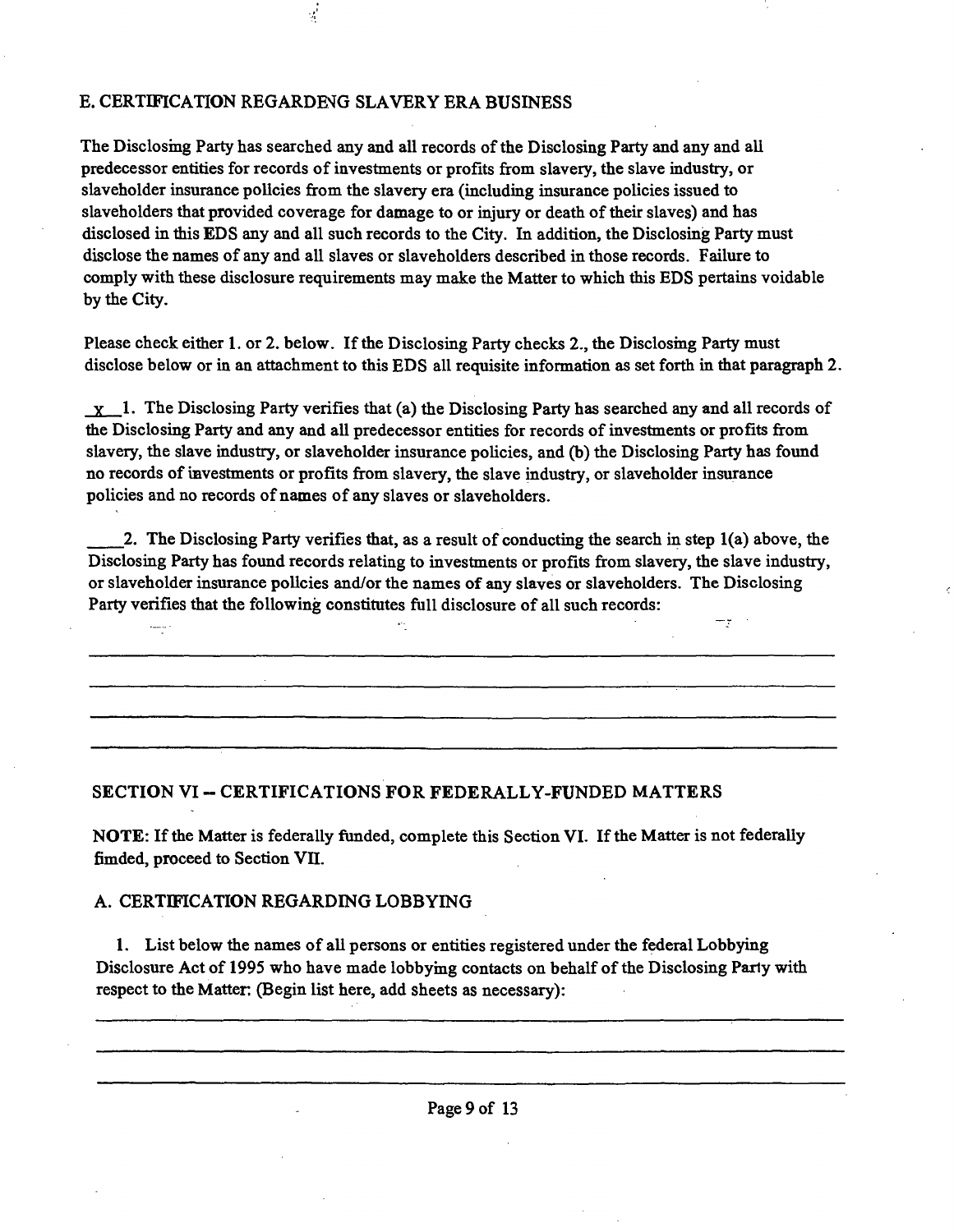**(If no explanation appears or begins on the lines above, or ifthe letters "NA" or ifthe word "None" appear, it will be conclusively presumed that the Disclosing Party means that NO persons or entities**  registered under the Lobbying Disclosure Act of 1995 have made lobbying contacts on behalf of the **Disclosing Party with respect to the Matter.)** 

 $\frac{1}{2}$ 

**2. The Disclosing Party has not spent and will not expend any federally appropriated funds to pay auy person or entity Usted in Paragraph A. 1. above for his or her lobbymg activities or to pay any person or entity to influence or attempt to influence an officer or employee of any agency, as defined by applicable federal law, a member of Congress, an officer or employee of Congress, or an**  employee of a member of Congress, in connection with the award of any federally fimded contract, making any federally fimded grant or loan, entering into any cooperative agreement, or to extend, continue, renew, amend, or modify any federally fimded contract, grant, loan, or cooperative agreement.

**3. The Disclosing Party wiU submit an updated certification at the end of each calendar quarter**  in which there occurs any event that materially affects the accuracy of the statements and information **set forth in paragraphs A.l. and A.2. above.** 

If the Matter is federally funded and any funds other than federally appropriated fimds have been or **wiU be paid to any person or entity for influencing or atten^ting to influence an officer or employee of any agency (as defined by applicable federal law), a member of Congress, an officer or employee of Congress, or an employee of a member of Congress in coimection with the Matter, the Disclosmg Party must complete and submit Standard Form-LLL, "Disclosure Form to Report Lobbying," in accordance with its instractions. The form may be obtained online from the federal Office of Management and Budget (OMB) web site at http://www.whitehouse.gov/omb/grants/sflllin.pdf,**  linked on the page http://www.whitehouse.gov/omb/grants/grants forms.html.

**4. The Disclosing Party certifies that either: (i) it is not an organization described in section 501(c)(4) ofthe Intemal Revenue Code of 1986; or (u) it is an organization described in section 501(c)(4) of the Intemal Revenue Code of 1986 but has not engaged and wUl not engage in "Lobbying Activities".** 

**5.** If the Disclosing Party is the Applicant, the Disclosing Party must obtain certifications equal in form and substance to paragraphs A.1. through A.4. above from all subcontractors before it **awards any subcontract and the Disclosing Party must maintain aU such subconttactors' certifications**  for the duration of the Matter and must make such certifications promptiy available to the City upon **request.** 

## **B. CERTIFICATION REGARDING EQUAL EMPLOYMENT OPPORTUNITY**

**Ifthe Matter is federaUy funded, federal regulations require the AppUcant and aU proposed subcontractors to submit the following information with their bids or m writing at the outset of negotiations.**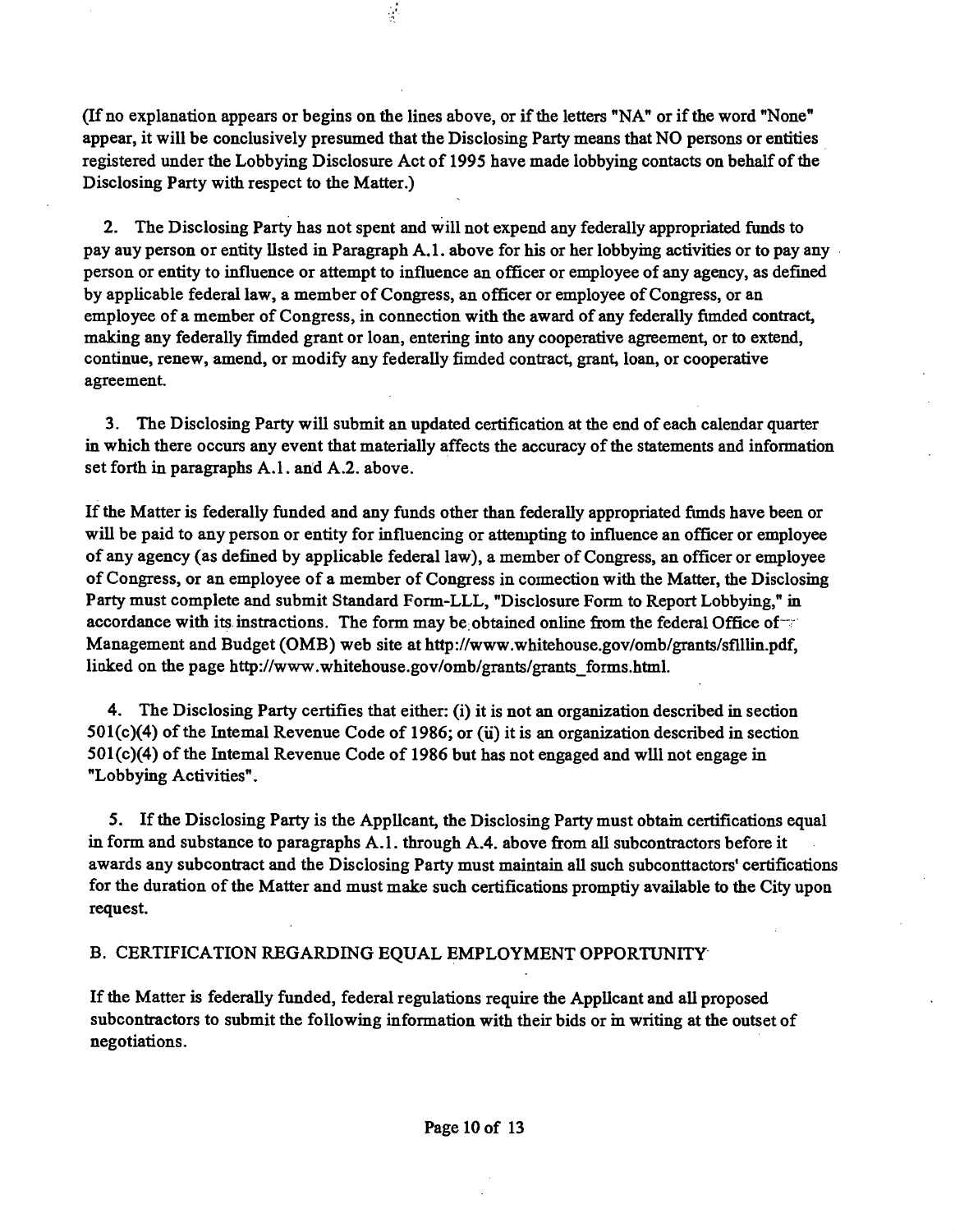Is the Disclosing Party the Applicant?

 $\bigcup$  Yes  $\bigcap$  No

If "Yes," answer the three questions below:

1. Have you developed and do you have on file affirmative action programs pursuant to applicable federal regulations? (See 41 CFR Part 60-2.)

 $[$   $]$   $Y$ es  $\qquad \qquad$   $\qquad$   $\qquad$   $\qquad$   $\qquad$   $\qquad$   $\qquad$   $\qquad$   $\qquad$   $\qquad$   $\qquad$   $\qquad$   $\qquad$   $\qquad$   $\qquad$   $\qquad$   $\qquad$   $\qquad$   $\qquad$   $\qquad$   $\qquad$   $\qquad$   $\qquad$   $\qquad$   $\qquad$   $\qquad$   $\qquad$   $\qquad$   $\qquad$   $\qquad$   $\qquad$   $\qquad$   $\qquad$   $\qquad$ 

2. Have you filed with the Joint Reporting Committee, the Durector of the Office of Federal Contract Compliance Programs, or the Equal Employment Opportunity Commission all reports due under the applicable filing requirements?

l.

 $[$  ] Yes  $\kappa$  ] No

3. Have you participated in any previous contracts or subcontracts subject to the equal opportimity clause?

 $[1$  Yes  $\kappa kN$ o

If you checked "No" to question 1. or 2. above, please provide an explanation:

No employees

**SECTION VU - ACKNOWLEDGMENTS, CONTRACT INCORPORATION, COMPLIANCE, PENALTIES, DISCLOSURE** 

The Disclosing Party understands and agrees that:

A. By complethag and filing this EDS, the Disclosing Party acknowledges and agrees, on behalf of itself and the persons or entities named in this EDS, that the City may investigate the creditworthiness of some or all of the persons or entities named in this EDS.

B. The certifications, disclosures, and acknowledgments contained in this EDS will become part of any contract or other agreement between the Applicant and the City in coimection with the Matter, whether procurement, City assistance, or other City action, and are material inducements to the City's execution of any contract or taking other action with respect to the Matter. The Disclosing Party understands that it must comply with all statates, ordinances, and regulations on which this EDS is based.

C. The City's Govermnental Etiiics and Campaign Financmg Ordinances, Chapters 2-156 and 2-164 of the Municipal Code, impose certain duties and obligations on persons or entities seeking City contracts, work, business, or transactions. The full text of these ordinances and a ttaining program is available on line at www.cityofchicago.org/Ethics. and may also be obtamed from the City's Board of Ethics, 740 N . Sedgwick St., Suite 500, Chicago, IL 60610, (312) 744-9660. The Disclosmg Party must comply fully with the applicable ordinances.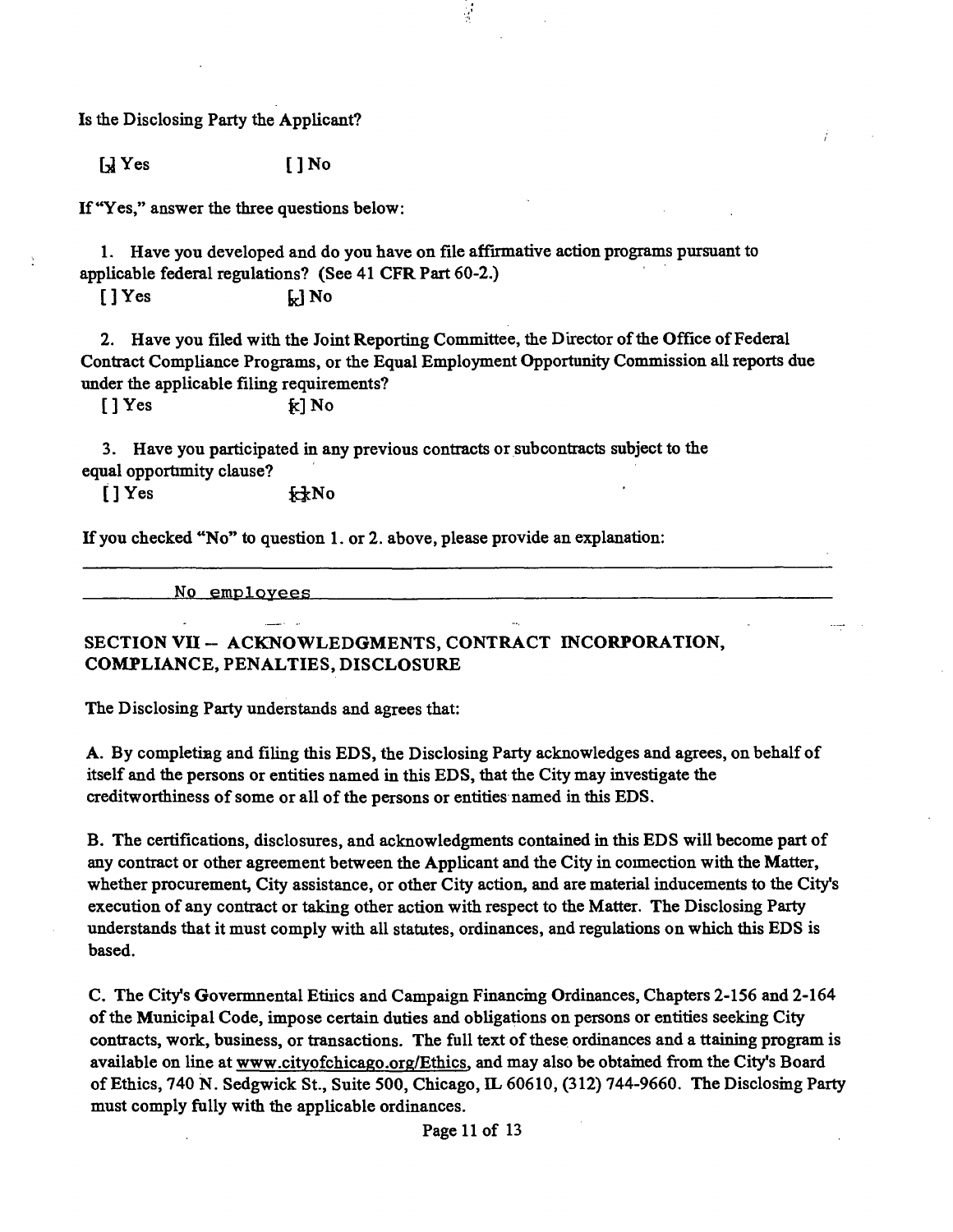**D. Ifthe City determines that any information provided in this EDS is false, incomplete or inaccurate, any contract or other agreement in coimection with which it is submitted may be rescinded or be void or voidable, and the City may pursue any remedies under the contract or agreement (if not rescmded, void or voidable), at law, or in equity, including terminating the Disclosing Party's participation in the Matter and/or declining to allow the Disclosing Party to participate in other transactions with the City. Remedies at law for a false statement of material fact may include incarceration and an award to the City of treble damages.** 

 $\frac{1}{2}$ 

**E.** It is the City's policy to make this document available to the public on its Intemet site and/or upon **request Some or all of the information provided on this EDS and any attachments to this EDS may**  be made available to the public on the Intemet, in response to a Freedom of Information Act request, **or otherwise. By completmg and signing this EDS, the Disclosing Party waives and releases any**  possible rights or clauns which it may have against the City in connection with the public release of information contamed in this EDS and also authorizes the City to verify the accuracy of any **information submitted in this EDS.** 

F. The information provided in this EDS must be kept current. In the event of changes, the **Disclosing Party must supplement this EDS up to the time fhe City takes action on the Matter. If the**  Matter is a contract being handled by the City's Department of Procurement Services, the Disclosing Party must update this EDS as the contract requires.

**The Disclosing Party represents and warrants that:** 

**G. The Disclosing Party has not withheld or reserved any disclosures as to economic interests in the Disclosing Party, or as to the Matter, or any iaformation, data or plan as to the intended use or purpose for which the Applicant seeks City Council or other City agency action.** 

For purposes of the certifications in H.1. and H.2. below, the term "affiliate" means any person or entity that, directly or indirectly: controls the Disclosing Party, is controlied by the Disclosing Party, **or is, with the Disclosiag Party, under common conttol of another person or entity. Indicia of conttol include, without limitation: uiterlocking management or ownership; identity of interests among**  family members; shared facilities and equipment; common use of employees; or organization of a business entity foliowing the ineligibility of a business entity to do business with the federal govemment or a state or local government, including the City, using substantialiy the same management, ownership, or principals as the ineligible entity.

**H.l. The Disclosing Party is not delinquent in the payment of any tax administered by the Illinois Department of Revenue, nor are the Disclosing Party or its affiliates delinquent in paymg any fme, fee, tax or other charge owed to the City. This includes, but is not limited to, all water charges,**  sewer charges, license fees, parking tickets, property taxes or sales taxes.

H.2 If the Disclosing Party is the Applicant, the Disclosiag Party and its affiliates will not use, nor **permit their subcontractors to use, any facility on the U.S. EPA's List of Violating Facilities in**  connection with the Matter for the duration of time that such facility remains on the list.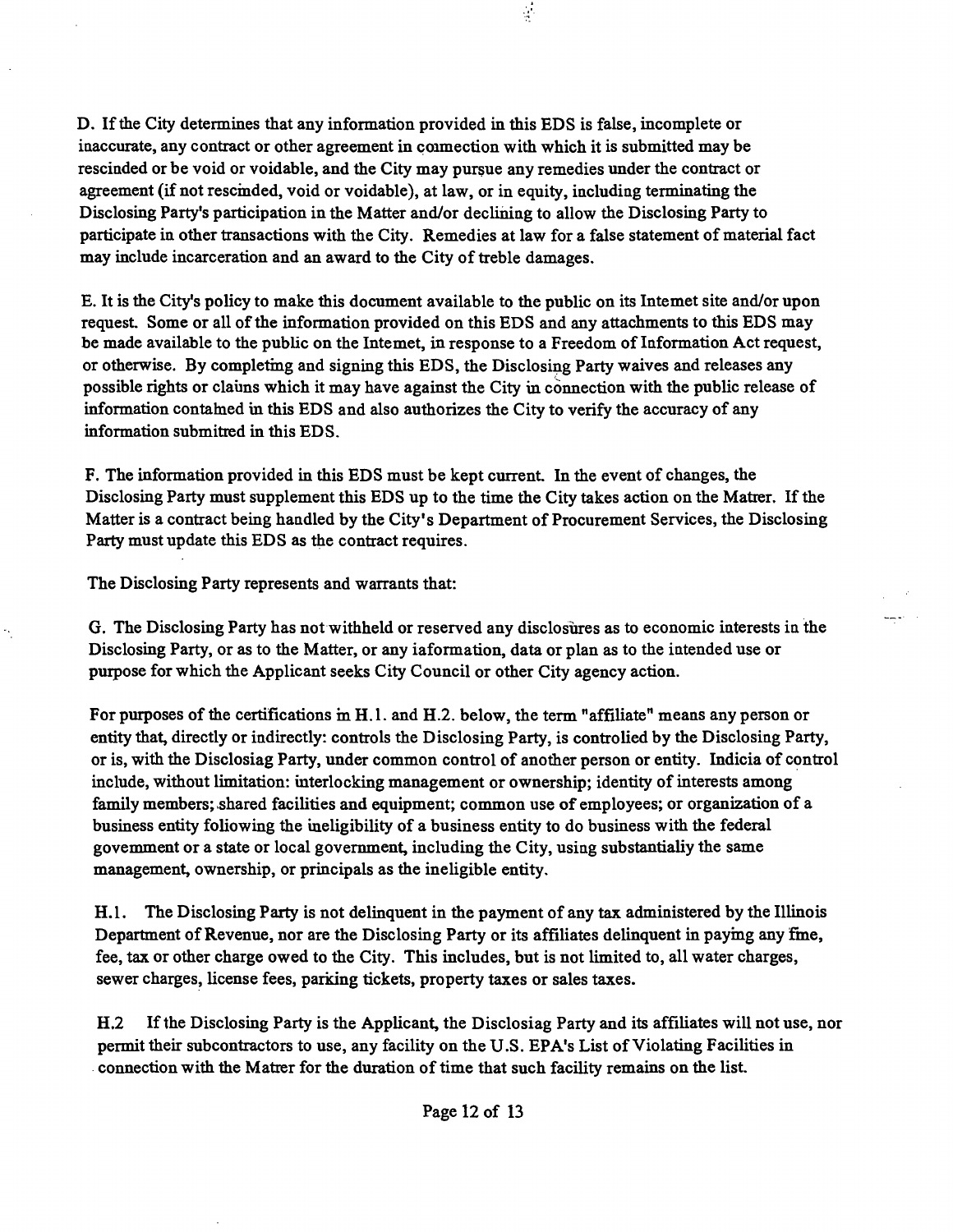H.3 If the Disclosing Party is the Applicant, the Disclosing Party will obtain from any conttactors/subconttactors hired or to be hired in connection with the Matter certifications equal in form and substance to those in H.1. and H.2. above and will not, without the prior written consent of the City, use any such contractor/subcontractor that does not provide such certifications or that the Disclosing Party has reason to believe has not provided or cannot provide trathful certifications.

NOTE: If the Disclosing Party cannot certify as to any of the items in  $H<sub>1.1</sub>$ ,  $H<sub>1.2</sub>$ . or  $H<sub>1.3</sub>$ . above, an explanatory statement must be attached to this EDS.

## **CERTIFICATION**

-Under penalty of perjury, the person signing below: (1) warrants that he/she is authorized to execute this EDS on behalf of the Disclosing Party, and (2) warrants that all certifications and statements contamed in this EDS are true, accurate and complete as of the date furnished to the City.

 $Mark Lie$  Date: (Print or type name of Disclosing Party)

Ý

By:

sign here

Mark Lee (Print or type name of person signing)

| Owner                                   |  |
|-----------------------------------------|--|
| (Print or type title of person signing) |  |

Signed and sworn to before at  $J/M/G$ (state). Notary Public **"OFFICIAL SEAL" Conrad O Duncker Notary Public, Stale of Illinois**  ommission expires: **Commission Expires 5/15/2012**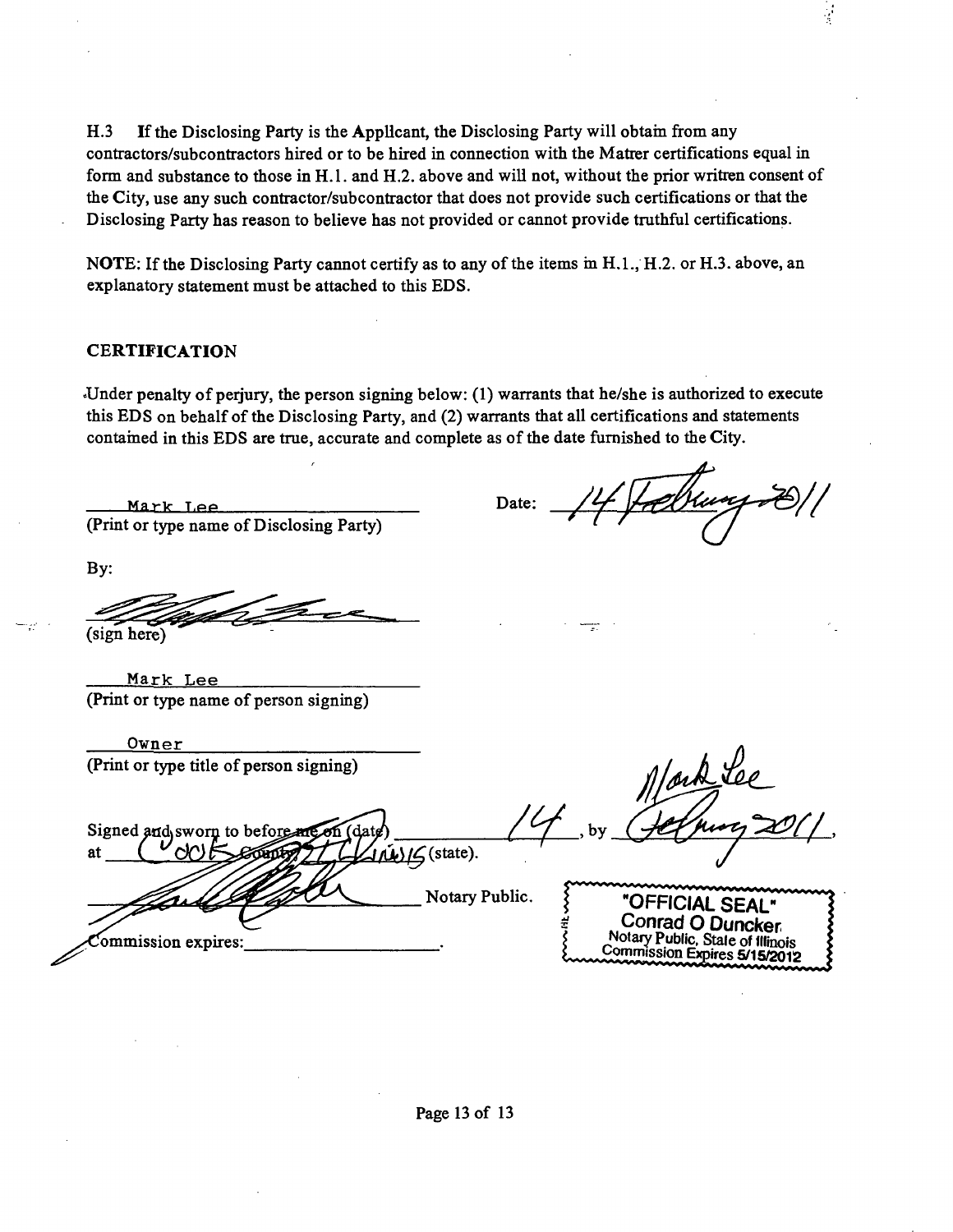## **CITYOFCHICAGO ECONOMIC DISCLOSURE STATEMENT AND AFFIDAVIT APPENDIX A**

 $\frac{1}{2}$ 

### **FAMILIAL RELATIONSHIPS WITH ELECTED CITY OFFICIALS AND DEPARTMENT HEADS**

**This Appendix is to be completed only by (a) the Applicant, and (fo) any legal entity**  which has a direct ownership interest in the Applicant exceeding 7.5 percent. It is not to be **completed by any legal entity which has only an indirect ownership interest in the Applicant.** 

Under Mimicipal Code Section 2-154-015, the Disclosiag Party must disclose whether such Disclosing Party or any "Applicable Party" or any Spouse or Domestic Partner thereof currentiy has a "familial relationship" with any elected city official or department head. A "familial relationship" exists if, as of the date this EDS is signed, the Disclosing Party or auy "Applicable Party" or any Spouse or Domestic Partner thereof is related, by blood or adoption, to die mayor, any alderman, the city clerk, the city treasurer or any city department head as parent child, brother or sister, aunt or uncle, niece or nephew, grandparent, grandchild, father-in-law, mother-in-law, son-in-law, daughter-in-law, stepfather or stepmother, stepson or stepdaughter, stepbrother or stepsister or half-brother or half-sister.

"Applicable Party" means (1) all corporate officers of the Disclosing Party, if the Disclosing Party is a corporation; all partners of the Disclosing Party, if the Disclosing Party is a general partnership; ali general partners and limited partners of the Disclosing Party, if the Disclosing Party is a limited partnership; all managers, managing members and members of the Disclosing Party, if the Disclosing Party is a limited liability company; (2) all principal officers ofthe Disclosing Party; and (3) any person having more than a 7.5 percent ownership interest in the Disclosing Party. "Principal officers" means the president, chief operating officer, executive director, chief financial officer, treasurer or secretary of a legal entity or any person exercising similar authority.

Does the Disclosing Party or any "Applicable Party" or any Spouse or Domestic Partner thereof currentiy have a "familial relationship" with an elected city official or department head?

 $\prod$  Yes



If yes, please identify below  $(1)$  the name and titie of such person,  $(2)$  the name of the legal entity to which such person is connected; (3) the name and titie of the elected city official or department head to whom such person has a familial relationship, and (4) the precise nature of